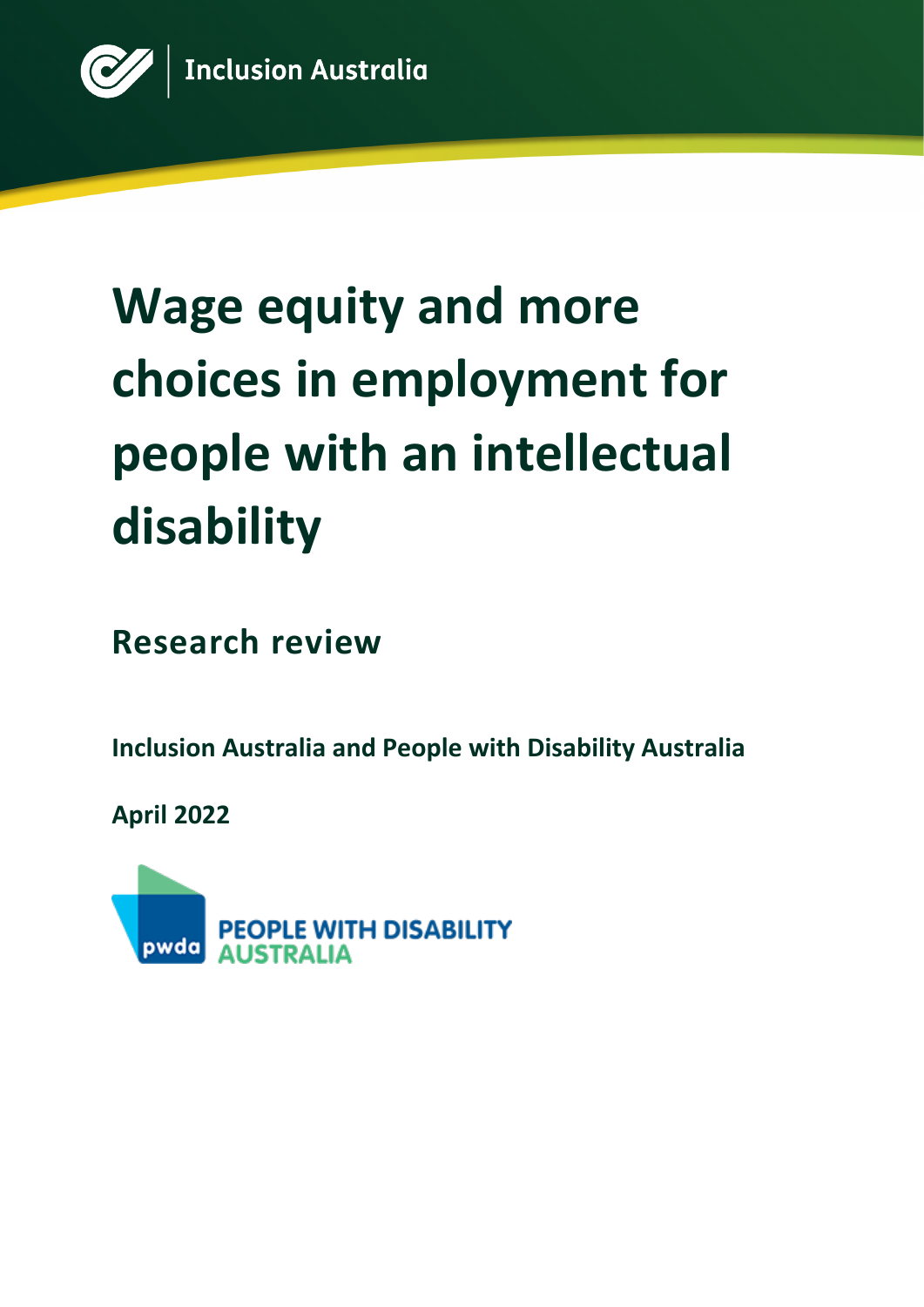## **Acknowledgments**

Inclusion Australia acknowledges the traditional owners of the land on which this publication was produced. We acknowledge the deep spiritual connection to this land of Aboriginal and Torres Strait Islander peoples. We extend our respects to community members and Elders past and present.

Inclusion Australia recognises the efforts of self-advocates who have courageously told their stories and worked tirelessly over the years for equality and human rights for all.

### **Contact**

Inclusion Australia (NCID) Limited ABN: 60 084 254 809

Catherine McAlpine Chief Executive Officer PO BOX 336 Nunawading, Victoria, 3131 Australia

P: 1300 312 343 E: [ceo@inclusionaustralia.org.au](mailto:ceo@inclusionaustralia.org.au) W: [www.inclusionaustralia.org.au](http://www.inclusionaustralia.org.au/)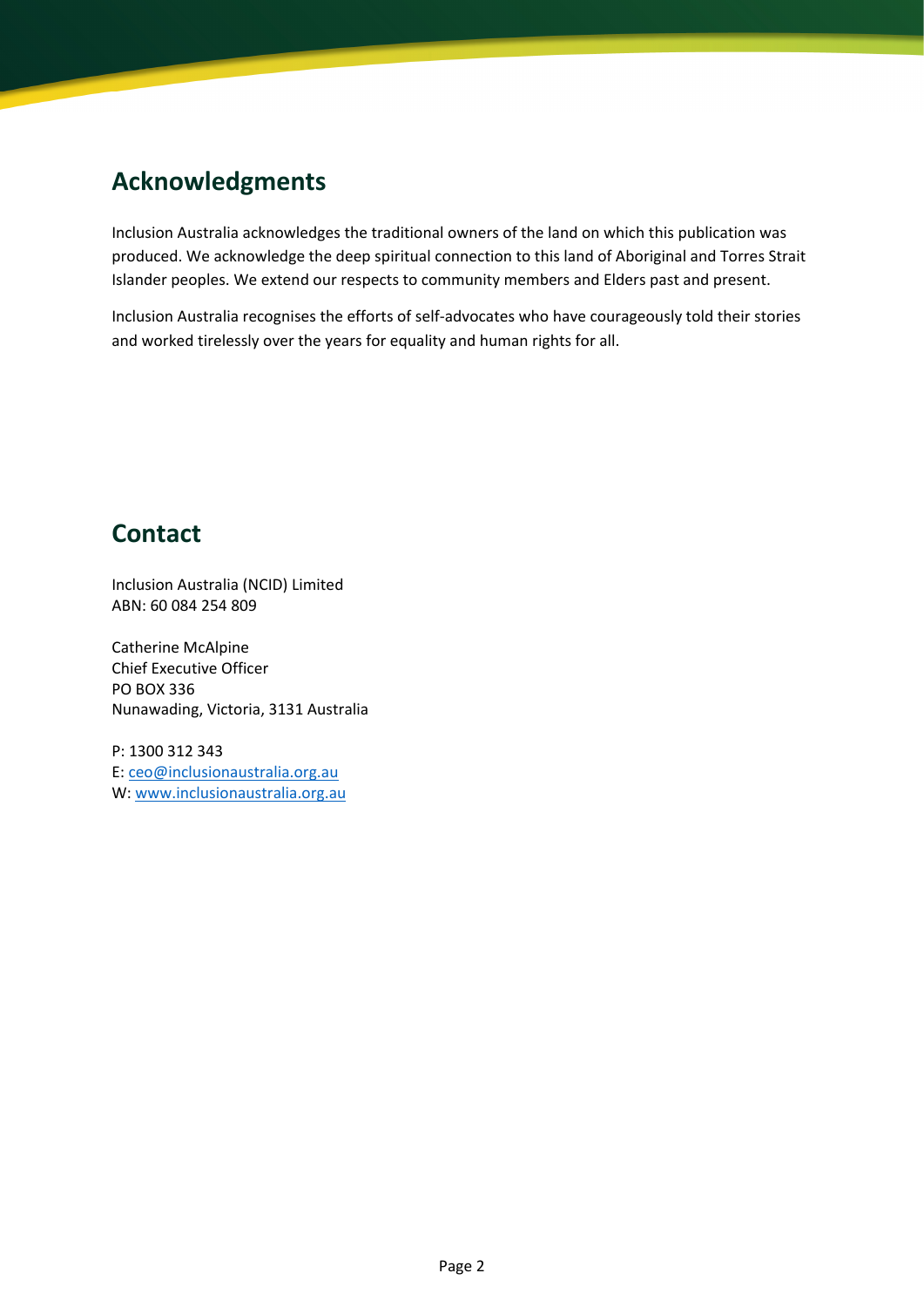## **Introduction**

Inclusion Australia and People with Disability Australia commissioned a brief review of the evidence available about the experiences of people with an intellectual disability working in sheltered workshops, also known as Australian Disability Enterprises (ADEs).

This review looks at the impact and experiences of people with an intellectual disability working for sub-minimum wages, transitions to open and self-employment, and what works to support people in open and self-employment.

## **Contents**

| The impact on and experiences of people with an intellectual disability working in ADEs 5 |  |
|-------------------------------------------------------------------------------------------|--|
|                                                                                           |  |
| People with an intellectual disability moving from segregated to open employment  11      |  |
|                                                                                           |  |
|                                                                                           |  |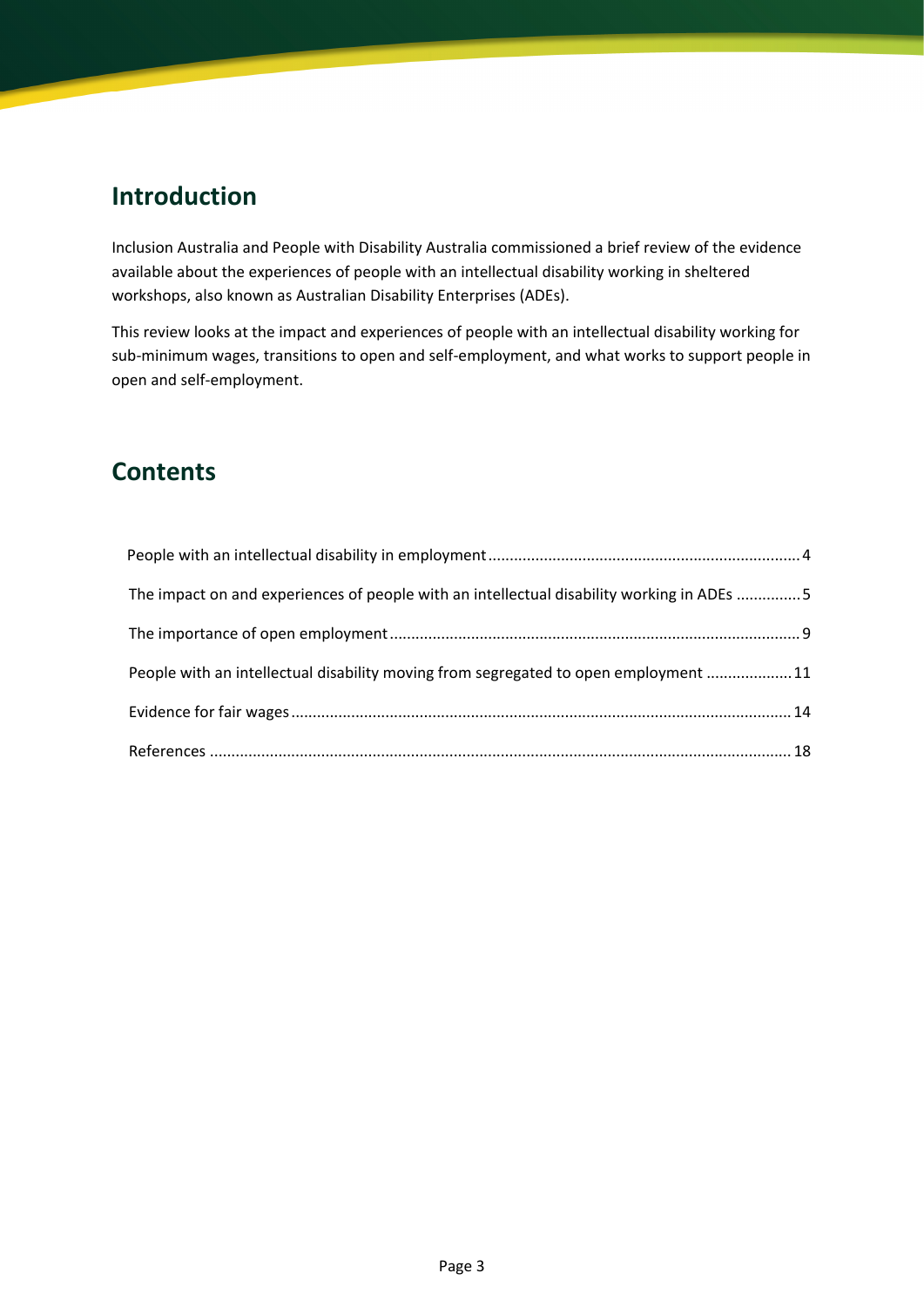## <span id="page-3-0"></span>**People with an intellectual disability in employment**

Australia has one of the lowest employment participation rates for people with disability in the OECD and that rate is even lower for people with an intellectual disability.

Only 39% of people with an intellectual disability are in the labour force (including people looking for work). People with an intellectual disability are much less likely to have full-time work.

More than 20,000 people with disability, most of whom have an intellectual disability, are employed in around 600 ADEs across Australia.

Currently, ADEs pay as little as \$2.36 per hour for work under the Supported Wage System and \$3.50 per hour under the Fair Work Commission findings.

The Australian Bureau of Statistics revealed that:

- People with an intellectual disability were less likely to be employed full-time (12%) than people with other types of disabilities (32%) and the population without disability (55%).
- Around 34% of people with an intellectual disability found it difficult changing jobs or getting a preferred job, and
- about 38% felt they were restricted in the type of job they could get.

Data published by the NDIA in December 2019 on type of paid employment for participants with intellectual disability shows that for participants aged 25 and over, 15% are in open employment with full award wages, 13% are in open employment with less than award wages and 72% are employed in Australian Disability Enterprises. Younger NDIS participants with intellectual disability (aged 15-24) are far more likely to be in open employment (on part or full wages) than employed by an ADE (NDIA, 2019, p.35).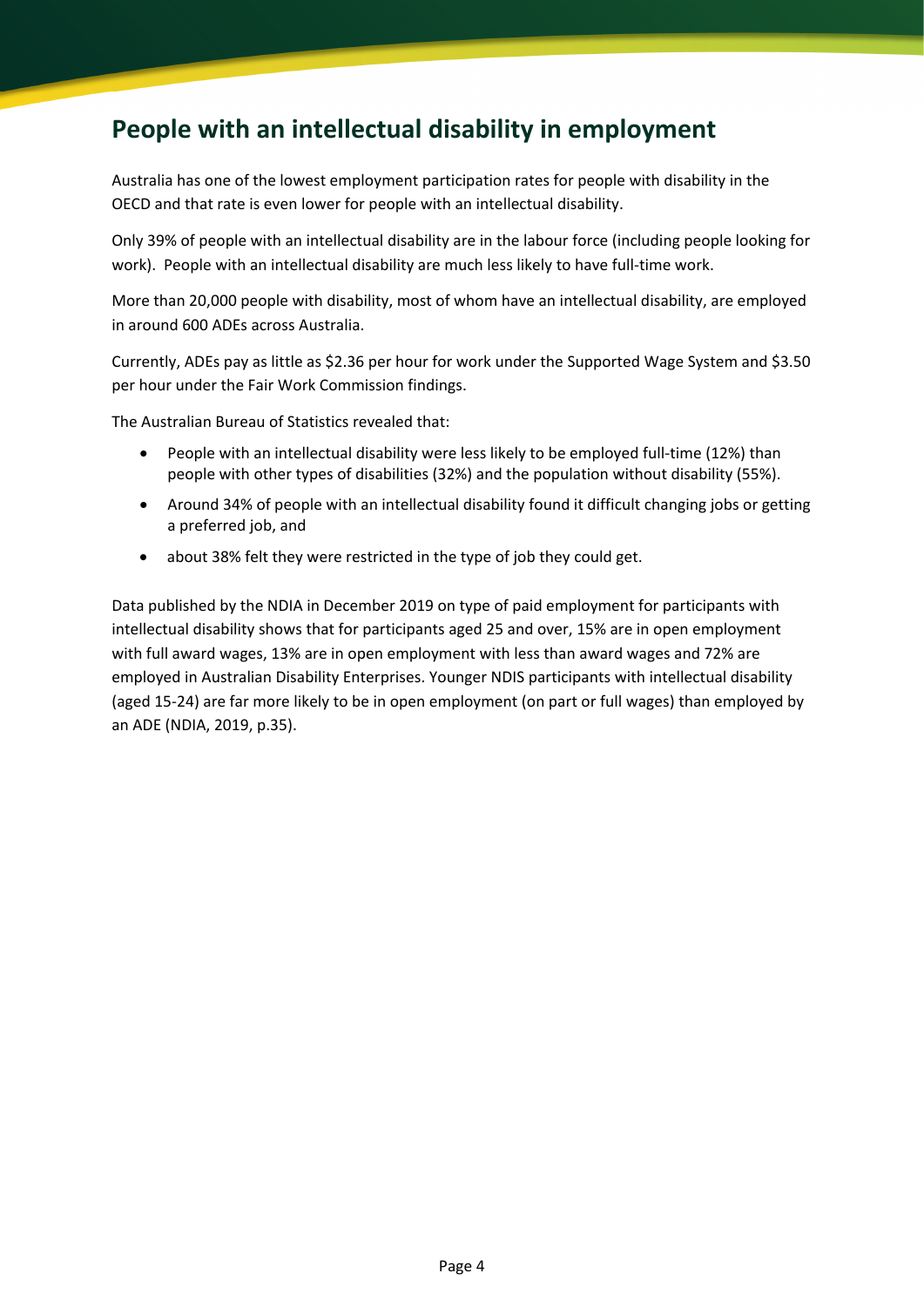# <span id="page-4-0"></span>**The impact on and experiences of people with an intellectual disability working in ADEs**

People with an intellectual disability want to work for the same reasons as other people; the social benefits of being with other people, to learn skills and get job satisfaction, and to earn a wage.

They can experience barriers to open and self-employment employment and often have little or no choice about where they work. People with an intellectual disability can experience discrimination in open employment.

Many people with an intellectual disability work in ADEs because they were offered no other choice.

People with an intellectual disability in Australia have talked about what they get from employment. They say:

*[I work] because I want to get out of my home, I want to do something … I just wanted to do something and mix in with other people… Just to earn some money … and just live (34-yearold woman, urban, working in an ADE) (Meltzer et al., 2016, p.42).*

#### **No choice**

Melzer et al said that people with an intellectual disability often felt their employment choices were constrained, or that other people made decisions about work for them. Some ended up working in the first place where they did work experience, regardless of whether they liked it. Work experience for students at special schools is often in an ADE.

*"My teacher put me in this plant nursery. I pretty much got shoved into this without knowing it at first."* 

*"Mum said 'Take the option you've got."*

#### **Types of work at ADEs**

Different ADEs offer different types of work, such as packaging, making furniture and craypots, dismantling machinery, working in plant nurseries, sorting donated goods for recycling and cleaning. Often the amount of work available depends on work contracts the ADE has secured, and there's no choice about the type of work.

People with an intellectual disability who work in ADEs package materials used by airlines, like headphones and snacks, furniture sold at large outlets like Bunnings, and provide services such as laundry for big tourism centres.

Meltzer et al asked workers in different kinds of employment settings what they liked and disliked about their job. People had very similar likes, regardless of the work setting. Those in an ADE said they liked the relationships with other people, getting paid, having something to do and that they enjoy the work tasks.

When it came to dislikes about their job, people in ADEs said that they disliked conflicts with colleagues or with staff/managers, and physical discomfort when they are working. Another dislike was boredom. People said they need more of a challenge and want more variety of work.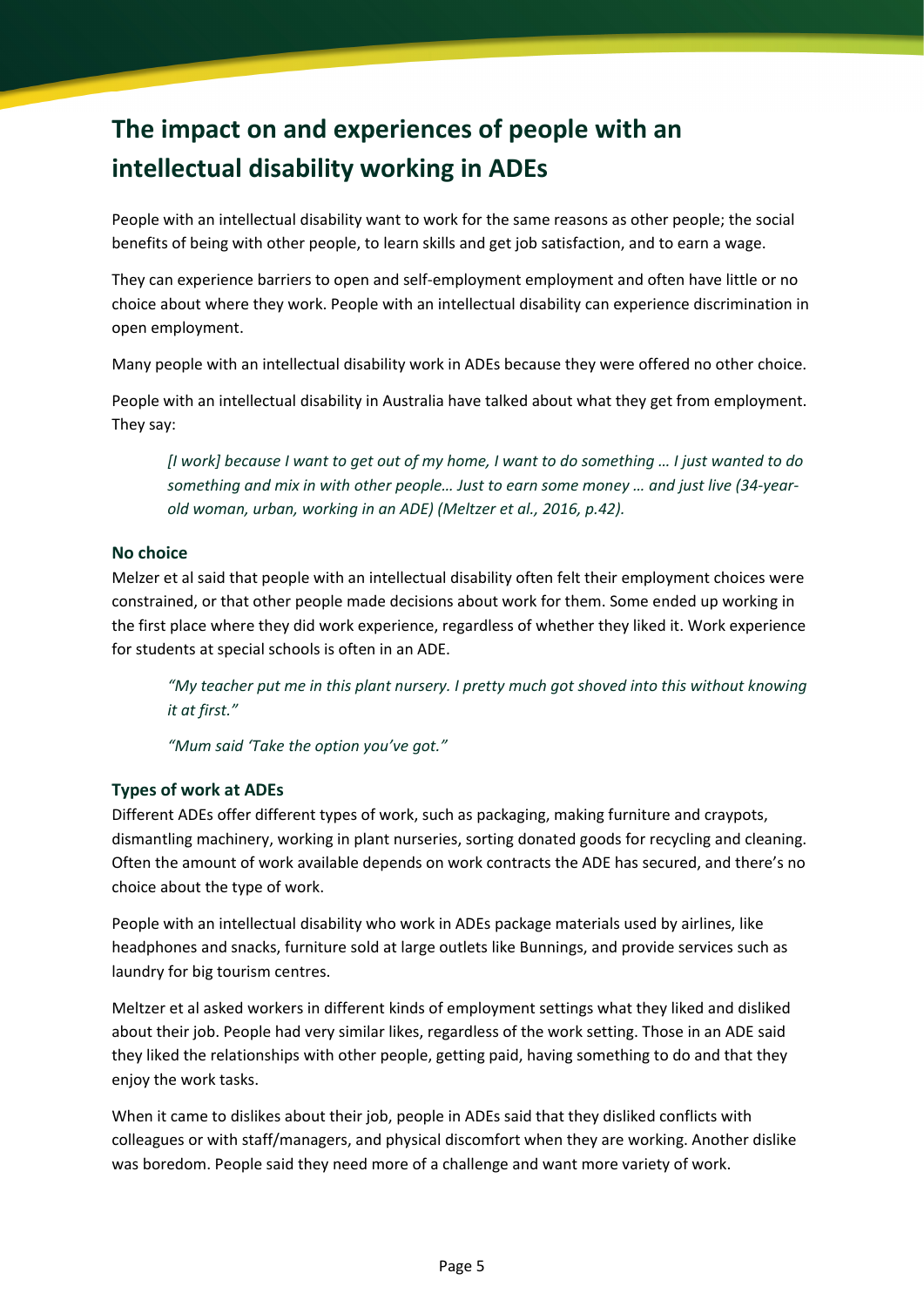#### **Discrimination and abuse**

There is evidence that some people have had negative experiences in open employment and therefore prefer different settings (Simplican et al., 2014, citing Hall, 2009; Meltzer et al., 2016), though negative experiences are also reported in ADE settings (Meltzer et al., 2016).

There is significant evidence to suggest that individuals in segregated environments are much more vulnerable to abuse. There have been extensive examples of bullying, physical assaults and sexual abuse in segregated employment settings (Frohmader and Sands, 2014., Australian Cross Disability Alliance).

#### **Social benefits**

Many people find social benefits from being at work. People with disability report that the relationships they form at work are the main factor that attaches them to their ADE and is the primary reason they want to stay (Meltzer et al., 2016). People with an intellectual disability report enjoyment of 'sheltered workshop' settings with a range of fun activities and friendships that are more likely to extend beyond the workplace (Lysaght et al., 2017).

Families often support ADEs because they are concerned that their son or daughter with a disability will be socially isolated if ADEs are closed. However, International examples show that closing segregated work settings does not have to lead to social isolation. Inclusive employment and community participation can lead to better outcomes for people with disabilities.

One Australian study of people with an intellectual disability found that ADEs and social enterprises were felt to be more supportive of workers with intellectual disability and offer greater job stability than open employment. This study also identified that a small number of research participants employed in ADEs held more skilled and supervisory roles whereas those in open employment did not (Meltzer et al., 2016).

#### **Moving to open employment?**

The evidence shows that group-based services, such as segregated employment in ADEs, are often an unsuccessful pathway to open employment for people with an intellectual disability. According to the Department of Social Services (DSS), less than 1% of ADE participants transition to open employment in any given year.

There is evidence that early placement of young people with an intellectual disability into segregated day programs and sheltered employment options reduces their later economic participation (Cocks & Harvey, 2008). There is strong evidence that once in segregated employment settings, such as ADEs, few transition out into open employment. In 2014, less than 1% of those employed in an ADE transitioned to employment in the mainstream labour market (Australian Government, 2015; AFDO, 2018).

Similarly, National Disability Services suggests that less than 5% of people with disability transition to open employment from day services or supported employment settings in Australia (NDS, 2017).

Some studies have demonstrated that there are few structured skill development opportunities within sheltered and segregated employment settings and that time spent working in such settings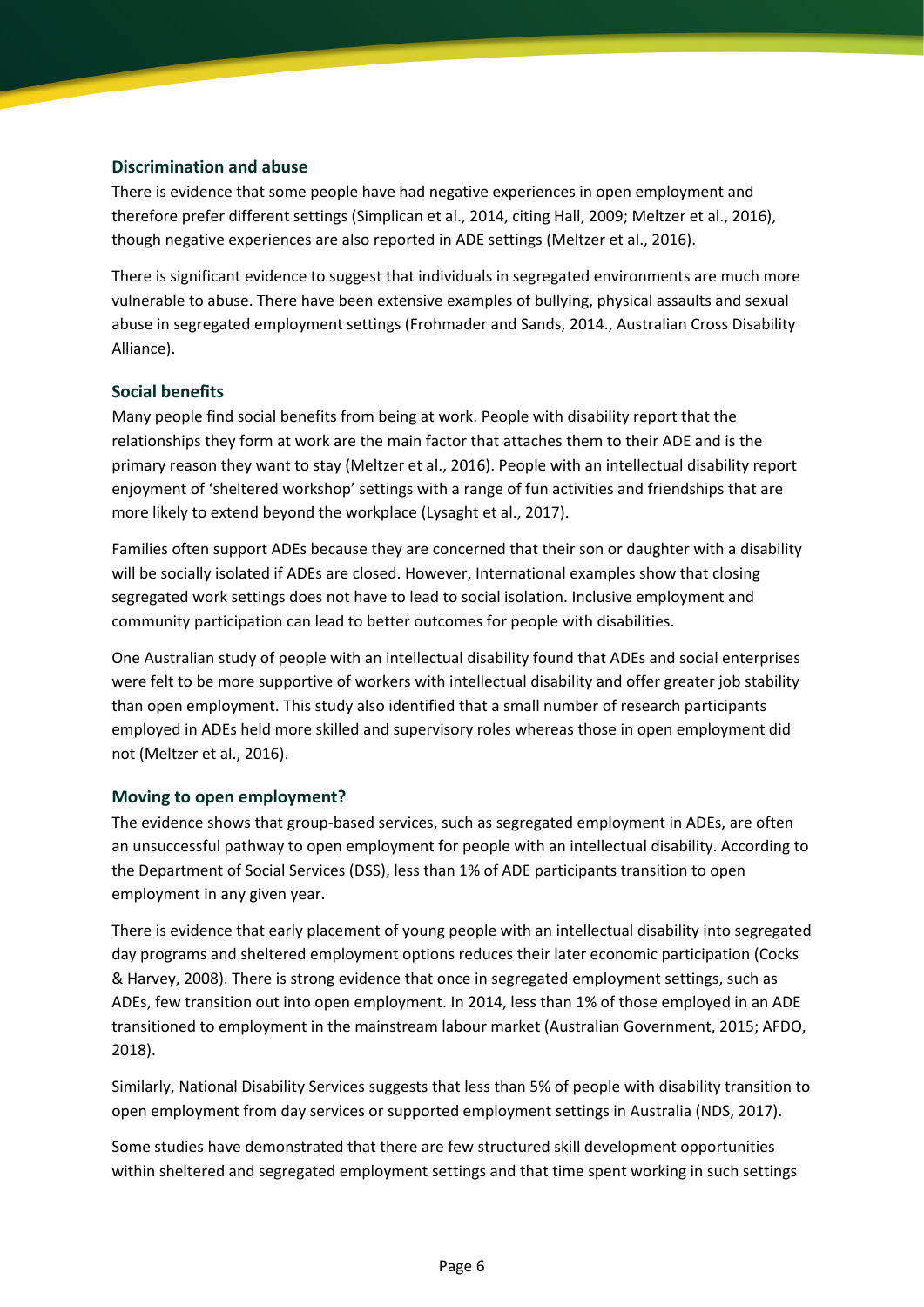does not promote later employment in open employment (Akkerman et al., 2016; Cimera, Wehman, West, & Burgess, 2011; Dague, 2012; Hemphill & Kulik, 2017; Soeker et al., 2018). Similar issues have been found with day services or community access programs (Thoresen et al., 2018).

However, there is evidence that some people with an intellectual disability have been supported via their ADE employers to transition into open employment (Meltzer et al., 2016). An Australian study found that ADEs did frequently offer opportunities for vocational training as part of employment, but that skill development opportunities in mainstream settings were more available in open employment (Meltzer et al., 2016).

#### **Economic impact of working in ADEs on people with an intellectual disability**

Data published by the NDIA in December 2019 on type of paid employment for participants with intellectual disability shows that for participants aged 25 and over, 15% are in open employment with full award wages, 13% are in open employment with less than award wages and 72% are employed in Australian Disability Enterprises. (National Disability Services, 2017)

It is legal to pay as little as 12.5% of the relevant minimum hourly rate of pay to employees covered by the Supported Employment Services Award. The Fair Work Commission in 2019 determined that the minimum wage under the Supported Wage System should be \$3.50 an hour. From 1 January 2021, employers must also pay superannuation contributions for employees with a disability. The rate is either 9.5% of their ordinary time earnings or \$15 per week, whichever is the greater.

The Supported Wage System (SWS) often results in people with disability being paid below minimum wage:

*"They treat people unfairly and with little pay, and it takes away their confidence. Staff just tell them to get over it or tell them off" (23-year-old man, regional, working in an ADE). (Meltzer et al)*

Many people working in ADEs are paid just enough, per fortnight, so as not to affect their Disability Support Pension. This is currently \$180 a fortnight. Some people are worried about losing their pension, and say this is why they work in an ADE. But people who earn more than \$180 a fortnight are better off, as they keep 50c for each extra dollar they earn.

It costs some people more to go to work in an ADE than they get in the sub-minimum wages they earn. Inclusion Australia receives many reports from people with an intellectual disability about the cost of getting to and from work exceeding their earnings.

Meltzer et al noted that:

*"Overall, people with disability highlighted that they place a high value on being paid, regardless of employment type, because pay is linked to material wellbeing and to participating and being treated as an equal in relationships and in society."* 

Some people said that earning less than other workers undermined this.

Inclusion Australia interviewed 32 people as part of a qualitative analysis on a range of issues including employment for an omnibus submission to the Disability Royal Commission. This included 13 self-advocates with intellectual disability, 10 people with a family member with intellectual or cognitive disability, and 14 paid disability advocates.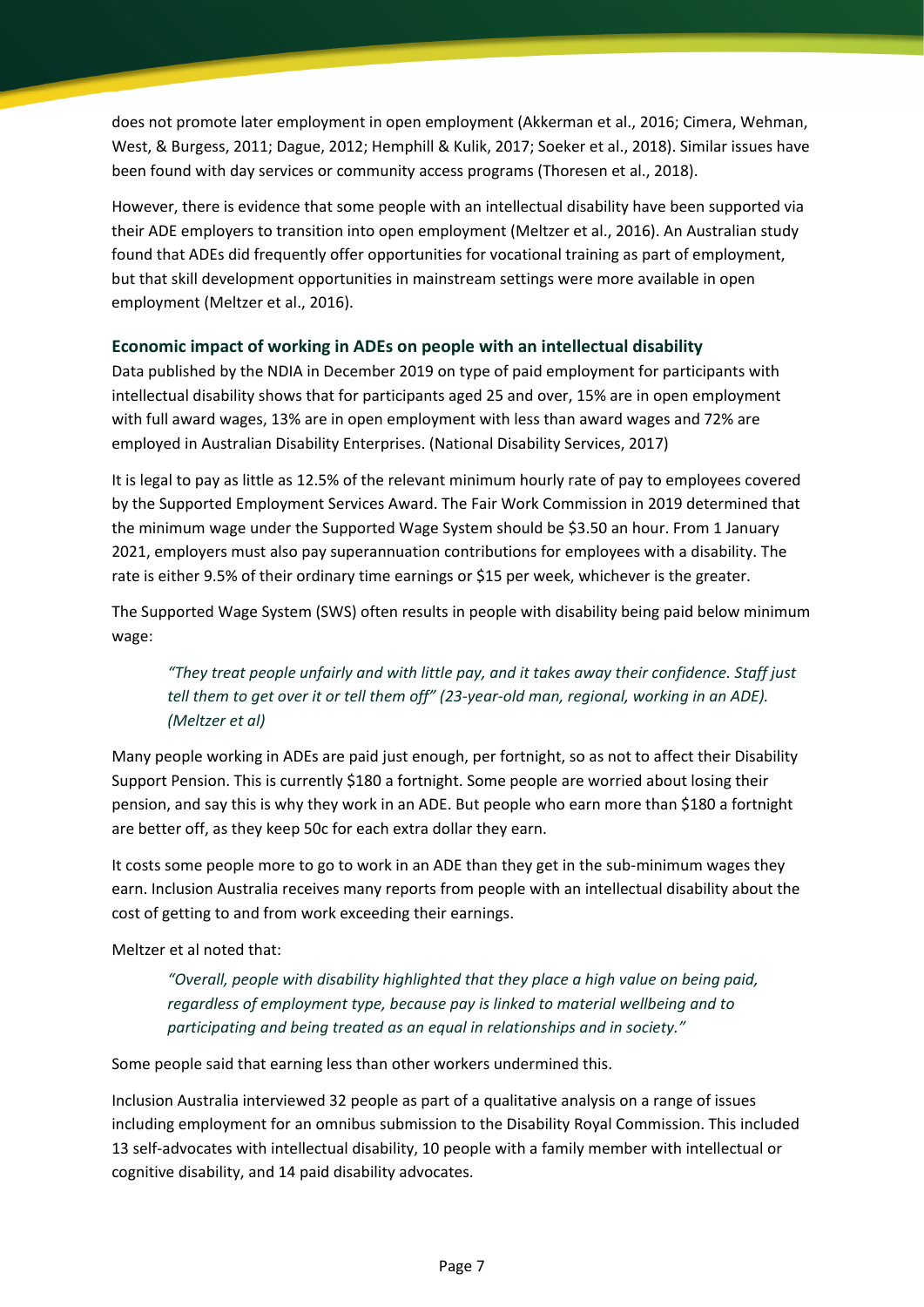The qualitative analysis showed that people with an intellectual disability wanted more opportunities to break into open employment, and more support to move between jobs once they gained open employment.<sup>1</sup>

The high-level findings, of the study included:

- People with an intellectual disability saw a connection between the low quality of education they had received and their poor outcomes in employment
- People with an intellectual disability reported discrimination in their treatment at work and with respect to the wages that they were paid
- People with an intellectual disability wanted more support to train for and gain access to open employment, as well as support to find additional hours of work while in open employment
- People with an intellectual disability wanted ADEs to be reformed so that they helped clients gain the skills needed for open employment. $1$

Calum (22), wanted to train as a cabinet maker, but wasn't able to access pre-apprenticeship classes in his special school. He tried to catch up in TAFE, but without support fell further behind and dropped out. He said:

*'They need to change the system because…we can still work normal. We're different, but we still got the capacity to be working like other people.'*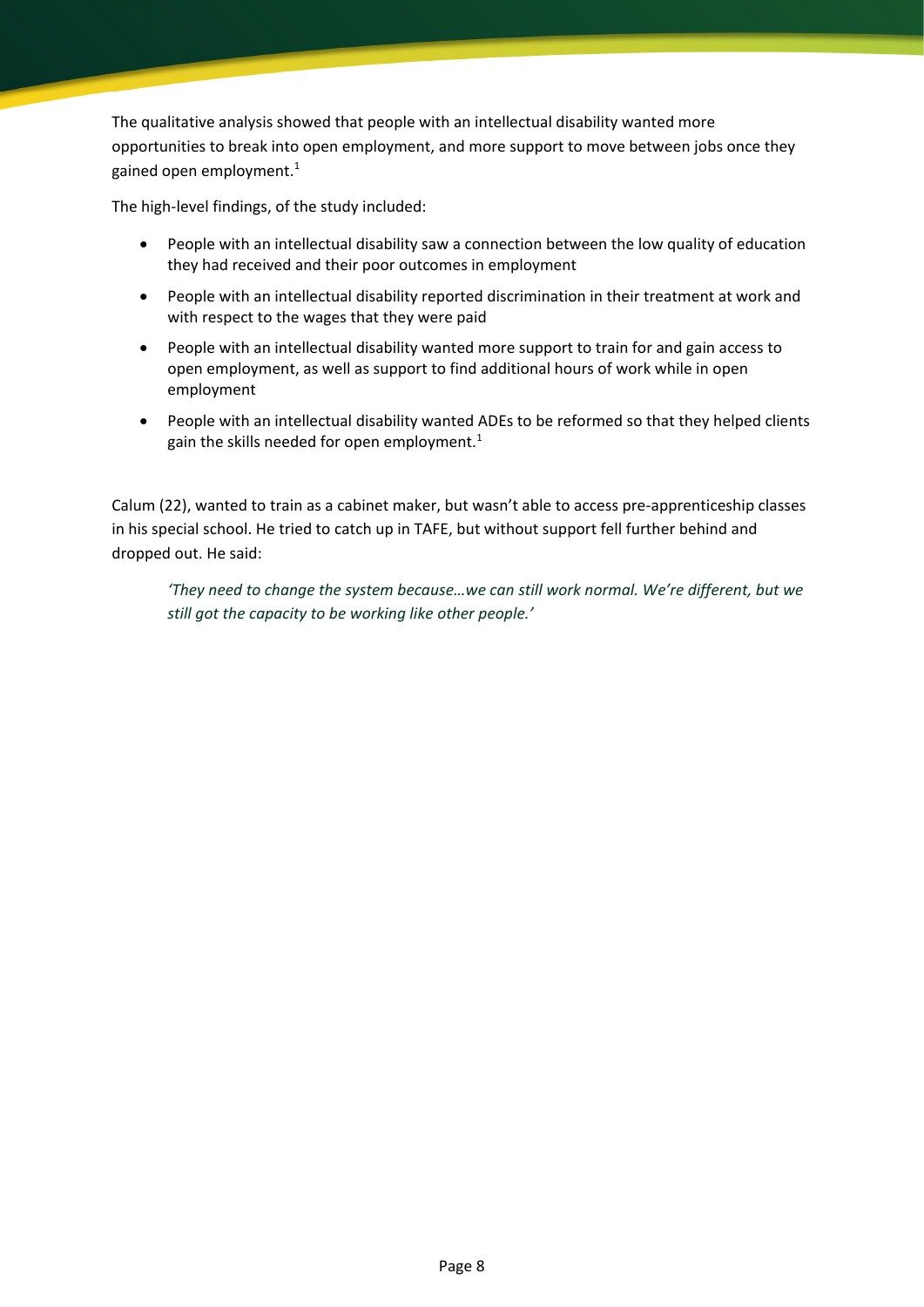## <span id="page-8-0"></span>**The importance of open employment**

Real jobs for real wages provide people with an intellectual disability the financial independence and choices available to other Australians. They also contribute to the sustainability of the NDIS.

The right to earn an income from work freely chosen and on an equal basis with others is outlined in Article 27 of the United Nations Convention on the Rights of Persons with Disabilities (CRPD), which Australia has signed. The Australian Human Rights Commission has criticised Australia's continued maintenance of the Australian Disability Enterprise (ADE) system as inconsistent with its obligations under Article 27 of the CRPD as well as its obligations under the International Covenant on Economic, Social and Cultural Rights.

Researchers emphasise the importance of Australia's commitment to the UNCRPD when it comes to better outcomes with employment and career opportunities (Smith, Rhodes, Pavlidis, Alexander and McVilly 2018). They say that statements about employment in the UNCRPD and in the NDIS Act "should form the reflective framework for any new policy directions undertaken in disability employment in Australia".

They also emphasise the importance of legislation to effect change, saying that their experience is consistent with overseas experience, in that without legislation, "provider transformation and true client choice and control will be piecemeal, and not produce the employment dividends so significant to individuals in society, a society that defines individuals by their valued roles in the employment setting."

As part of the [Everyone Can Work](https://www.everyonecanwork.org.au/resources/evidence/) project, Inclusion Australia commissioned the Swinburne Report to summarise evidence on a range of topics identified by an advisory group of people from all around Australia, including people with lived experience of disability and employment, an academic, representatives from organisations and a representative from a DES provider. The purpose of the advisory group was to provide feedback on the development of the website and the workshops.

The Swinburne Report found there is clear evidence of programs which are successful in increasing employment for people with an intellectual disability, but that examples of these programs in Australia are limited and often temporary, despite good results.

Features of effective programs include:

- a high level of job customisation
- a process of proactively seeking job opportunities
- on-the-job training mixed with work experience
- time un-limited support in the workplace
- employment brokers or vocational specialists who work across services.

There is strong evidence for significant benefits from employment for people with an intellectual disability. Outcomes that are widely evidenced in the research literature are:

- economic benefits (increased income and better standard of living)
- increased quality of life or wellbeing
- improved mental health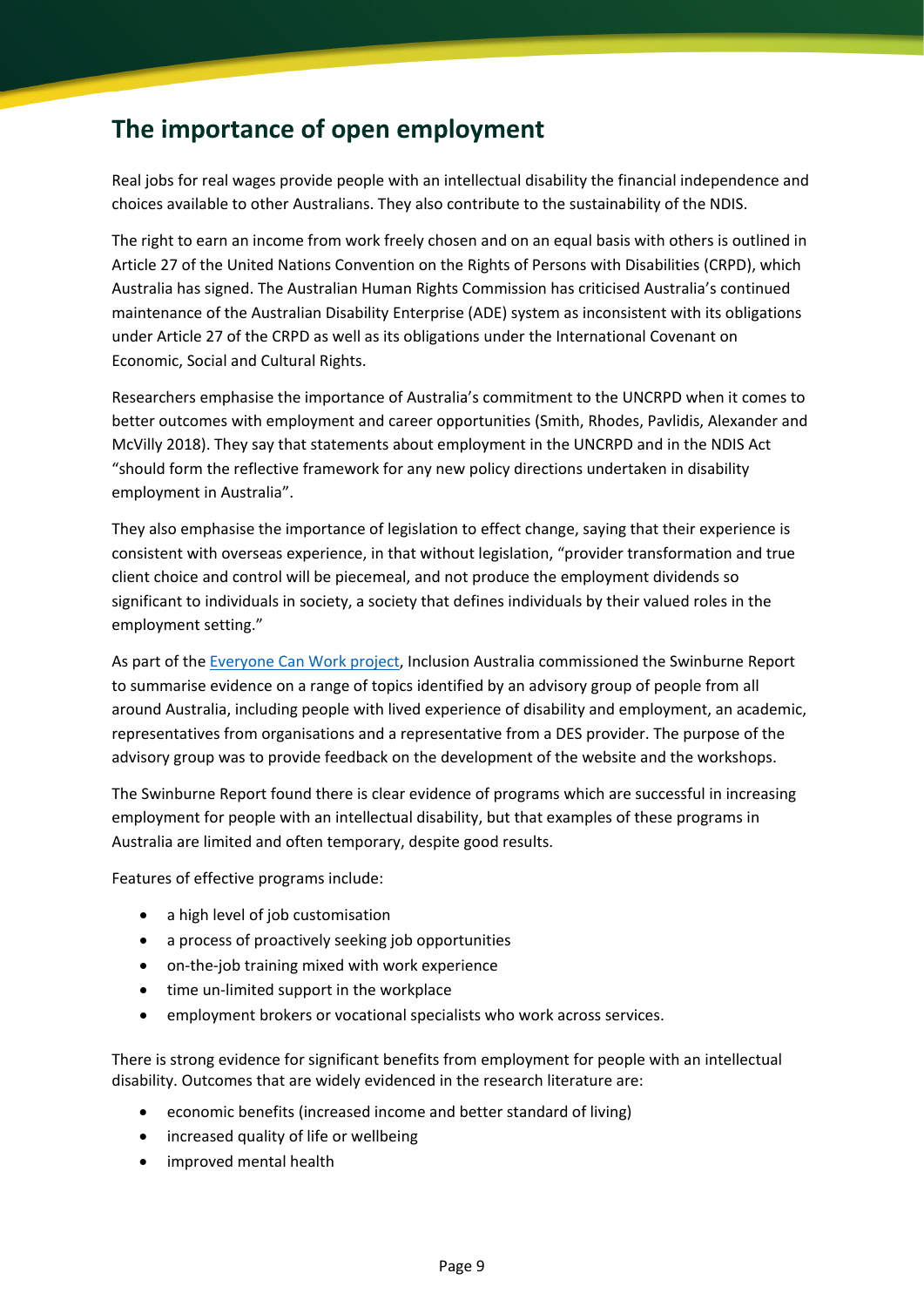- improved physical health
- reduced risk of poverty
- increased social participation, including opportunities for friendships
- increased social support
- increased skill development
- increased sense of social worth, feeling valued and increased social status, and
- the provision of purpose, structure and meaning to daily life

(Holwerda et al., 2013; Honey et al., 2014; Blick et al., 2016; Simplican et al., 2014, Emerson et al., 2018; Carter et al. 2017; Meltzer et al. 2016; Riesen et al. 2015; Nevala et al. 2019).

Speaking about young people with an intellectual disability in the USA, Carter et al. (2017) said:

*a good job contributes to a sense of accomplishment, self-worth, and independence; it gives young people a place to share their strengths and gifts in valued ways; it fosters new friendships and access to social supports; and it provides resources and connections that increase community involvement and contributions (p.365).*

Research suggests that having a job in young adulthood is linked to improved socioeconomic status 6-7 years later (Honey et al, 2014).

Working even a small number of hours per week can generate significant outcomes. A recent largescale study of people with and without disability in the UK (16–65-year-olds) found that working 8 hours a week 'generates significant mental health and well-being benefits for previously unemployed or economically inactive individuals' (Kamerade et al., 2019, p.1). This study found that people do not require full time employment to achieve these benefits.

While there is evidence that having a job leads to positive outcomes, there is also evidence that not having one leads to negative outcomes. There is strong evidence that a lack of employment greatly increases and contributes to the high relative poverty risk for people in Australia (Honey et al., 2014). The relationship between unemployment and poor health is also well established in the literature (Emerson et al., 2018; Kavanagh et al., 2013).

People with disability working in non-segregated settings report their quality of life higher than those working in sheltered employment (Beyer et al., 2010). There is also Australian research that shows the quality of life of families who work in open employment improves compared with other settings (Foley et al 2014).

There is also evidence that people with an intellectual disability prefer employment in nonsegregated settings (Wehman et al., 2018) and that open employment and social enterprises are viewed as less segregated than ADE settings by Australians with intellectual disability (Meltzer et al., 2016). People with an intellectual disability have reported that the main motivation for moving from an ADE to open employment was better pay, to work with people without disability and increased opportunities for social interaction (Meltzer et al., 2016).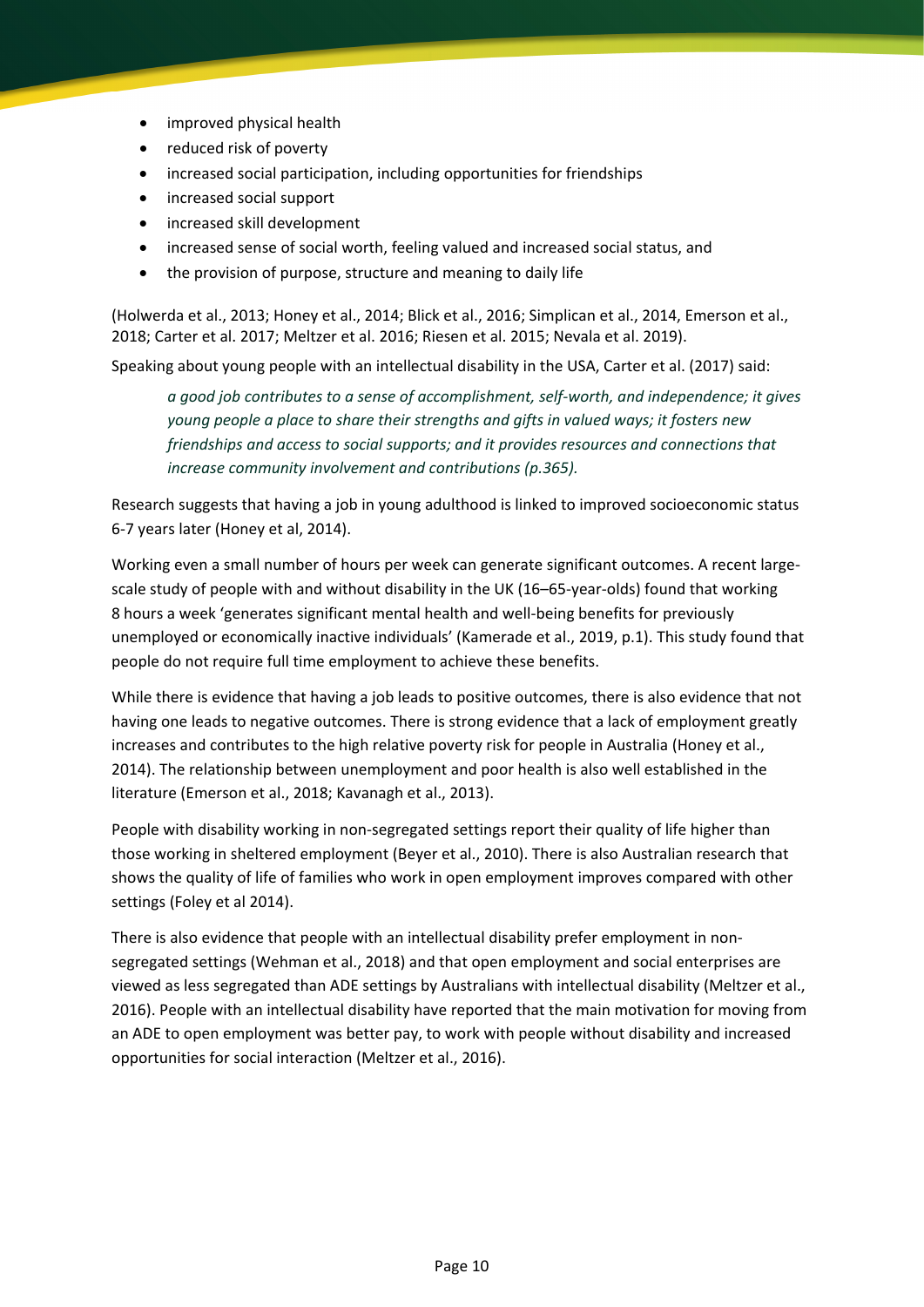# <span id="page-10-0"></span>**People with an intellectual disability moving from segregated to open employment**

In Australia, there is evidence that nearly all people with an intellectual disability who work in an ADE will stay there for the rest of their working lives. Very few people with an intellectual disability will move into open and self-employment.

There is good evidence and experience about how to make this transition work better, and what support people with an intellectual disability need to work in open and self-employment.

The evidence says that:

- Systems supporting people with an intellectual disability must have an expectation of 'employment first'.
- People with an intellectual disability can move to open employment from any other setting with the right support.
- ADE providers also need support to make sure they have the commitment, knowledge and skills to help their workers transition to open employment.
- On the job training a 'place then train' approach works better for people with an intellectual disability than pre-employment training.
- Support to move to open employment should be person-centred and focus on the interests, skills, experience and attributes of each individual.
- Customised employment is helping many people with an intellectual disability to work in open employment or own their own micro-enterprise.
- Changes to the NDIS in 2020 gives people the choice to choose a range of well supported employment options rather than just working in an ADE long term.

Research in the United States has shown the importance of making sure systems prioritise employment as a primary outcome for adults with intellectual disability. This fosters a consistent set of expectations and supports across services, families and individuals (Hall et al., 2018).

People can move into open employment from any other setting, aided by a set of supportive practices (Smith, McVilly, McGillivray, & Chan, 2018). Ways to support people with an intellectual disability to move out of segregated employment or day service settings and into open employment include:

- Focus on the vocational aspirations and the potential strengths of people with disability, based on what people with disability want (Smith, McVilly, McGillivray, & Chan, 2018; Soeker et al. 2018). This might utilize a Discovery approach that is an in-depth exploration of the interests and capabilities of the job seeker with disability. This process is based on building trust and getting to know job-seekers with intellectual disability (Hall et al. 2018).
- Provide opportunities to explore and move to, and between, higher skilled and better paid work (Smith, McVilly, McGillivray, & Chan, 2018).
- Provide opportunities to explore vocational options, including those that have a relatively higher social value/status than those commonly inherent in ADEs (Smith, McVilly, McGillivray, & Chan, 2018). Expanding options can include looking for task and interest matches with employers, rather than waiting on job openings (Hall et al., 2018).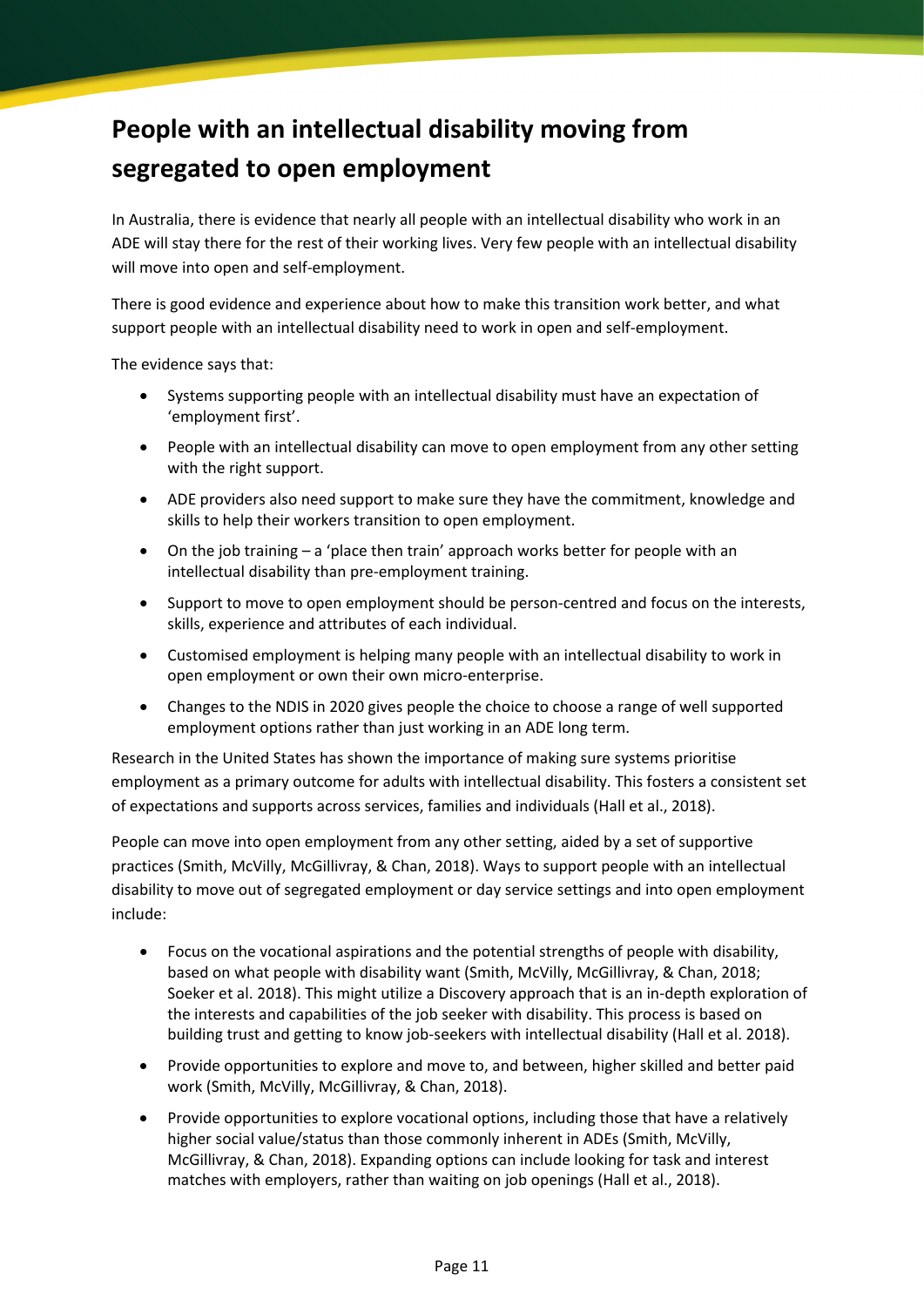- Make available work tasks that foster skills development relevant to open employment (Soeker et al., 2018).
- Support development of relevant social skills including spending time planning for transportation to and from work (Hall et al., 2018).
- Plan the supports that will be needed in the workplace, such as communication and technology supports (Hall et al., 2018).
- Utilise individualized and tailored person-centred approaches including Customised Employment practices, within ADEs and day services (Smith, McVilly, McGillivray, & Chan, 2018; Thoresen et al. 2018).
- Utilise opportunities in Social Enterprises to explore the vocational aspirations of people with an intellectual disability. Components could include a range of entry level positions, job rotation options and opportunities for promotion and career paths (Smith, McVilly, McGillivray, & Chan 2018).
- Support parents and families to gain knowledge of the employment service system, approaches that support employment, along with the influence of their own expectations and the value of their own social networks (Hall et al., 2018).

As well as the above, it is also necessary to work with ADE providers, at all levels of the organisation, to ensure they have the commitment, knowledge and skills to help their workers transition to open employment. Smith, Rhodes, Pavlidis, Alexander and McVilly 2018 sets out their experience with ADEs seeking to do this using a customised employment approach. They also note the importance of informing everyone involved, including the workers, their families, schools and career advisors as part of the process. They found that holding community forums where anyone could ask questions helped to allay any fears and concerns.

A specific skill-set is required to assist a person with intellectual disability most appropriately to find ongoing and meaningful employment. It is Inclusion Australia's experience that this skill set includes the following:

- A focus on the vocational aspirations and strengths of the person with disability, and an understanding of what they want from work.
- An understanding of intellectual disability as differentiated from other types of disability.
- An appreciation for a 'place then train' approach rather than a reliance on pre-placement learning.

The research shows that placement in a job, then on-the-job training, results in higher rates of open employment outcomes. This finding is directly due to the difficulty people with an intellectual disability have with generalising and transferring skills to new settings and tasks.

There is a distinctive set of support practices that correlate with high rates of open employment outcomes. The most efficient and effective form of employment support is to help an individual find a job, which provides benefits to the employer and the jobseeker, together with explicit on-the-job training so that the individual can meet the job standards required by the employer. As noted by Paul Cain (Inclusion Australia) in 2015, '[work placement with explicit training of actual job tasks is the basis of the highest performing transition-to-work and open employment outcomes.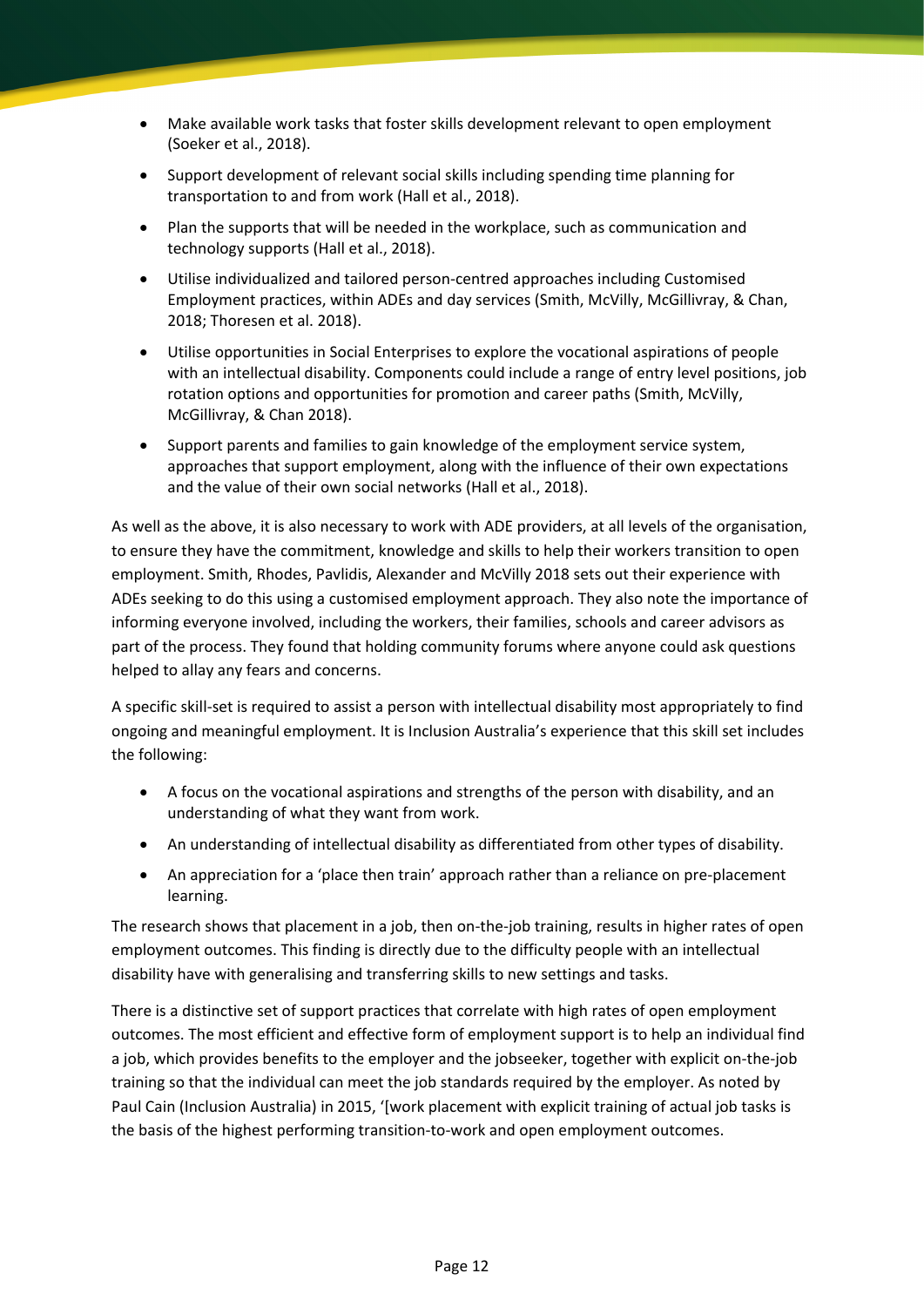The evidence for these practices has been emerging and available since the 1970's. In our opinion, the biggest barrier to increasing the number of people with an intellectual disability in open employment is the failure of government to insist that funded programs use evidence-based practice that is specific to people with an intellectual disability.

There are a small number of specialist DES providers who achieve excellent results by using a person-centred approach. A person-centred approach means that support is based around the individual (rather than in a group) and is based on the skills, experience and attributes of the individual. An example of this includes individual travel training which is designed to increase the confidence and ability of DES participants to travel to and from work.

Another area of promising practice is in peer mentoring. Peer mentoring brings together individuals with things in common and draws on the mentor's own experience to offer support to the mentee. This could be a program largely staffed by volunteers so it could be self-sustaining, but appropriately resourced to provide quality training and support for those volunteers. Evidence shows that people with an intellectual disability respond positively to ongoing support, and mentoring could play a big role in this.

New NDIS line items in the NDIS Price Guide 2020-21, which came into place in July 2020, represent an investment in capacity building that is flexible enough to be used at school (e.g. to support a casual job), for people leaving school and for older people wanting to try open employment for the first time.

These important changes allow ADEs to support a person towards an open employment goal. Also, the new Supports in Employment item enables people who need high levels of support to be able to receive this in any setting, not just in an ADE as was previously the case. These changes are of particular benefit to people with an intellectual disability who have been previously deemed to have a work capacity of seven hours or less. It gives them the choice to choose a range of well supported employment options rather than just working in an ADE long term.

Individualised funding through the NDIS offers the opportunity to implement person-centred approaches to finding and keeping a job. One evidence-based approach which is available is called customised employment. Customised employment focuses on the skills that each person has to offer rather than trying to get an existing job. Participants need to have both long-term and short-term employment goals in their NDIS plan to implement customised employment supports.

The customised employment process includes four main steps: discovery, job creation, customised support and on-the-job training. Customised employment can be a very successful approach people with high support needs, including those who have experienced low expectations because of their disability.

Some people with an intellectual disability and their families report that it requires a lot of knowledge and preparation to be ready to ask for this new kind of employment support in the participant's NDIS plan.

However, for business models to change and for innovation to work, organisations will need time to implement these changes, which involve a change of culture, systems and significant staff training and support.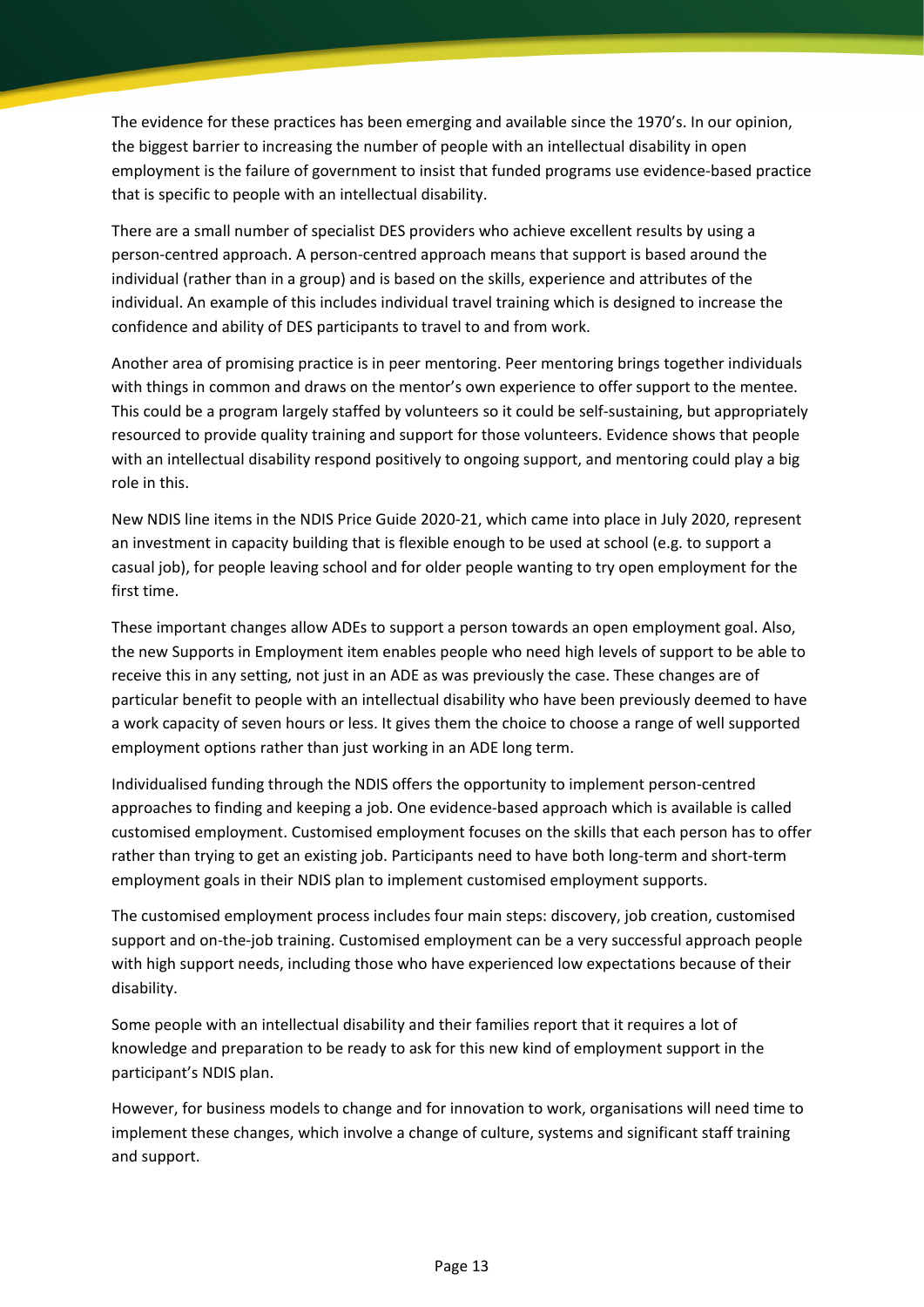## <span id="page-13-0"></span>**Evidence for fair wages**

- A real wage is important to everyone, including people with an intellectual disability.
- The United Nations Convention on the Rights of Persons with Disability enshrines the right of people with disability to an income that is on an equal basis with others.
- People with an intellectual disability earn substantially more in open employment than in segregated settings such as ADEs.
- People with disability can legally be paid much less than other Australians. Australia's Supported Wage System (SWS) allows employers to pay productivity-based wages, which can be as little as 12.5% of the relevant minimum wage rate.
- Many other countries require employers to pay workers with disability the same minimum wage as other workers or are phasing out their sub-minimum wages systems.

#### **The importance of real wages**

People have jobs to earn money. Working provides financial benefits to employees, and also provides social participation opportunities. While the importance of social engagement and acceptance as part of the workplace should not be under-estimated, for most people the primary reason they work is financial. This must also be considered the primary goal for people with disability, including people with an intellectual disability.

The right to earn an income from work freely chosen and on an equal basis with others is outlined in Article 27 of the UNCRPD.

In Australia, researchers reviewing the evidence on outcomes of employment for people with disability generally, note:

There is abundant evidence on the social and economic benefits of work for people with disability and their families. People who work contribute to society, gain financial independence, enjoy a better standard of living, experience improved physical and mental wellbeing, have expanded social networks and have opportunities to develop their career, demonstrate and expand their skills and knowledge (ARTD Consultants, 2016, p.2).

Australia is one of only three countries in the world with a Supported Wage System (SWS).

The SWS allows employers to pay wages to a person with disability based on an external assessment of how productive they are in their job. The SWS is covered by the Supported Employment Services Award 2020. This means people with disability can legally be paid much less than other Australians.

The Australian Human Rights Commission has expressed concern that the SWS may be discriminatory and provide inadequate wages. It is not an effective tool to incentivise employment of people with disability.

Inclusion Australia's qualitative study of a representative sample of its members, developed for the omnibus submission to the Disability Royal Commission, found that people with an intellectual disability reported discrimination in their treatment at work and with respect to the wages that they were paid: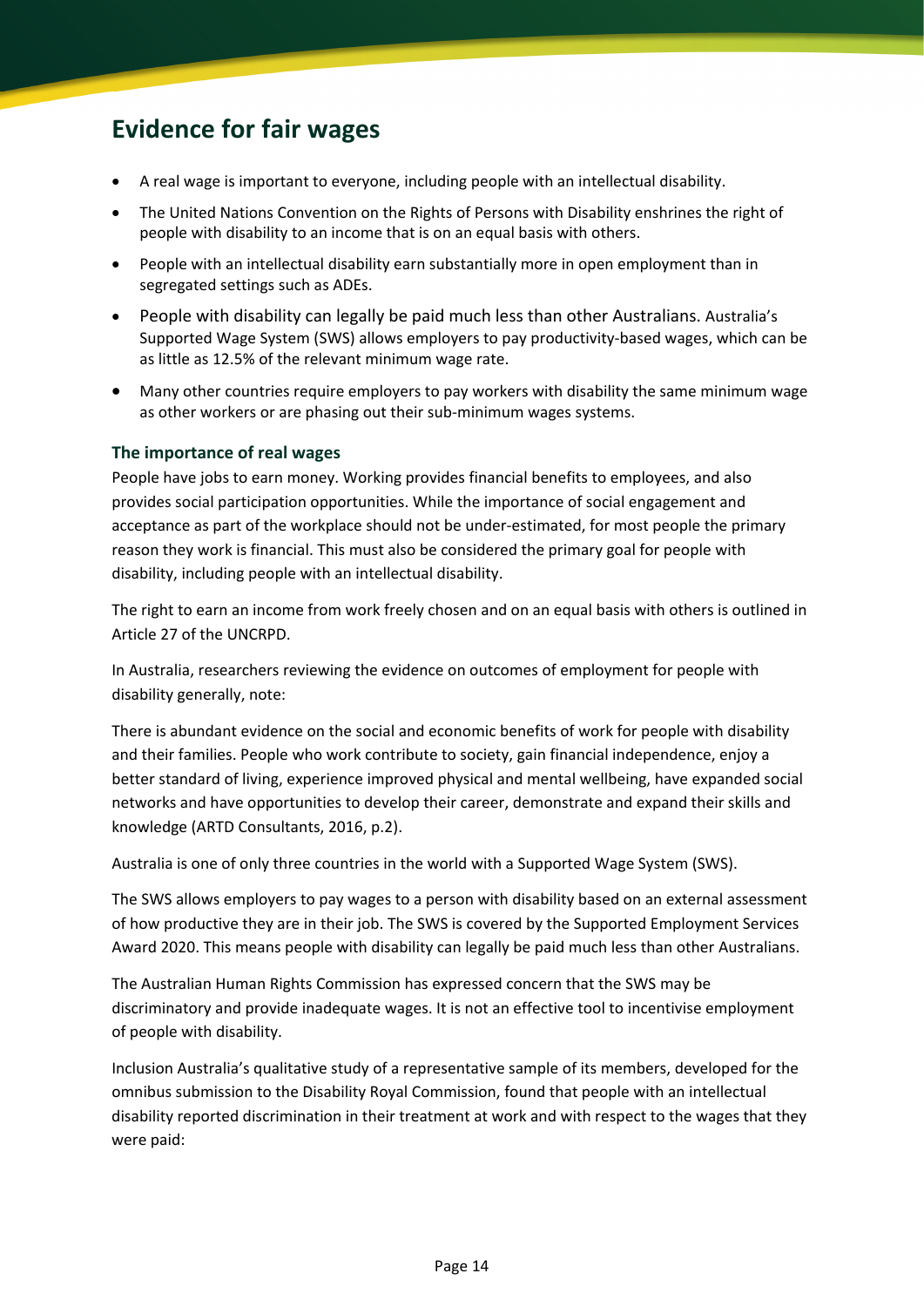*Ted, (56) whose wages were cut by \$10 per hour when his productivity was re-assessed, said, "The other people were getting normal wages and there's things they can't do that I can do…If I did not agree with it I would have lost my job, so that's pretty rough."*

*Nick (32), was concerned about the underpayment of people working in ADEs, saying, "The award wages, I think that, you know, it needs to be a big issue around people with disabilities getting proper wages because what they receive now is absolutely ridiculous. They don't get a fair go…It's not right. This is Australia. It's not fair."* 

#### **International research and experience**

A range of international research shows that people with an intellectual disability can be successfully employed in competitive, integrated positions and substantially increase earnings in comparison to segregated work or day support programs.

The International Labor Organization follows changes to labour laws around the world, and publishes summarised data. It provides information, such as that below about wages. It also documents which countries have legislation and subsequent practices to increase the employment of people with disabilities. One set of data shows that 103 countries set quotas for the employment of people with disabilities. For example, in France, enterprises with more than 20 employees are obliged to have at least 6 per cent of workers with disabilities on staff. Over half of these countries also have antidiscrimination laws. Australia, with no quota system, is not on these lists.

#### **United Kingdom**

In the UK, workers with disabilities must be paid the minimum wage. People classed as "workers" (with and without disability), must be at least school leaving age to get the National Minimum Wage (NMW). They must be 23 or over to get the National Living Wage (a higher rate). Contracts for payments below the minimum wage are not legally binding. The worker is still entitled to the National Minimum Wage or the National Living Wage.

According to Burchard and McKnight, in their 2003 paper: *Disability and the National Minimum Wage: A Special Case?*

*"The vast majority of disabled employees earning less than the NMW before it was introduced did not lose their jobs following its introduction (if there was an effect it was very small). The NMW, therefore, led to an increase in the wage of these low paid disabled employees, and increase in their earnings and, depending on the interaction with any benefit/tax credit receipt, an increase in their net income."*

This study supported the continuation of disabled employees under the NMW legislation and improving the enforcement of the Disability Discrimination Act. In addition, they recommended that disabled employees with 'very low intrinsic levels of productivity' be supported through supported employment programs. They also said that government policy "would be better targeted at correcting the low levels of skill and education among the disabled population, which is most often the root cause of low wages and high rates of non-employment.

Despite workers with disability in the UK having the right to receive at least the National Minimum Wage, the TUC in 2017 calculated that there was a disability pay gap of £1.50 an hour compared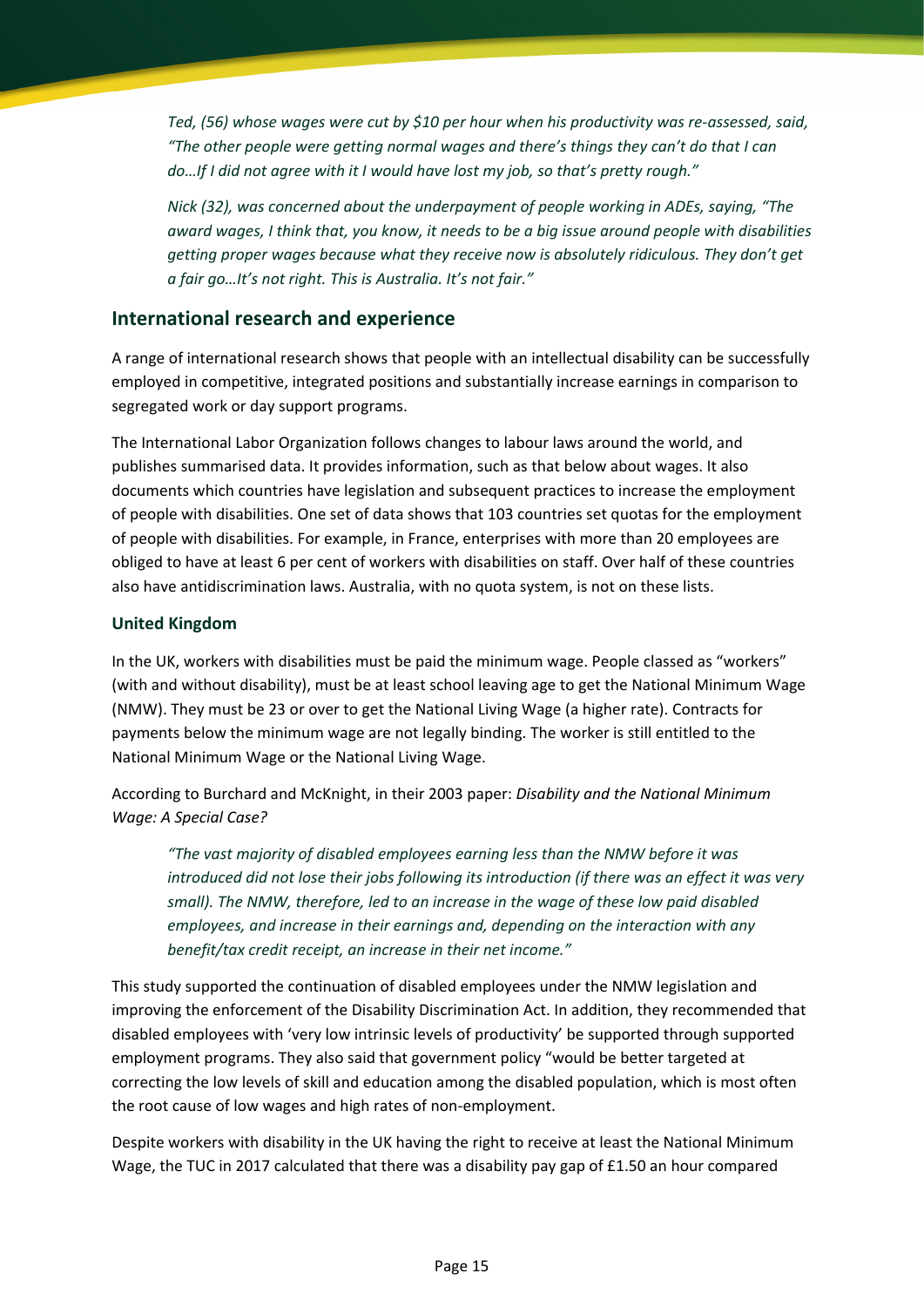with non-disabled employees. This equates to a significant average annual pay gap of £2,730 a year. TUC said, "New rules to make bosses reveal gender pay gaps have been successful at shining a light on the problem. We'd like the government to consider a similar law requiring employers to publish their disability pay gap, along with the steps they will take to close it.

The 2017 Equal and Human Rights Commission disability pay gap report found that the rate of disabled people employed was 35% compared with 63% of non-disabled people. This does not distinguish between learning (intellectual). Disability and other types of disability. However, other research has found, just 6% of adults with learning disabilities are in paid work in the UK, yet around 65% say they would like a job.

#### **United States**

People with disability in the US are also less likely to work, and they also earn much less than other workers. 18.7% of people with disability were employed in 2017 compared with 65.7% of people without disability. The median pay of men with a disability in 2017 was just 48 cents in the dollar compared with men without disability.

Again, the data makes no distinction between people with an intellectual disability and other types of disability. However, we know that people with an intellectual disability working in sheltered employment in the US earn extremely low wages.

This is because Section 14 (c) of the 80-year-old Fair Labor Standards Act permits employers to apply for a certificate from the Department of Labor to pay such low wages. It is estimated that around 450,000 American workers with disability earn an average of just \$2.15 an hour as a result of this exemption. In comparison, the US federal minimum wage is \$7.25 although many cities and states have introduced higher minimum wages.

The fact that a worker may have a disability is not in and of itself sufficient to warrant the payment of a sub-minimum wage if his or her productivity is not reduced.

The US Commission on Civil Rights produced a report on sub-minimum wages in 2020. Its recommendations included:

- The phase out of sub-minimum wages.
- Expanded capacity for supported employment programs.
- More stringent reporting and accountability for 14 (c) holders during the phase-out period.

The Commission on Civil Rights had a number of issues with the sub-minimum wage including:

- Subminimum wages have at times contributed to segregation of persons with disabilities because some employers use separate work centres such as sheltered workshops.
- People who were once assumed to be capable of only working for sub-minimum wages in a sheltered workshop have transitioned to and excelled in competitive integrated employment.
- The people who had been interviewed as part of the report who had transitioned out of subminimum wages were adamantly against the 14 (c) program.

The Transformation to Competitive Integrated Employment Act was introduced in 2021 with the aim of ending sub-minimum wages for people with disability. The Act aims to phase out sub-minimum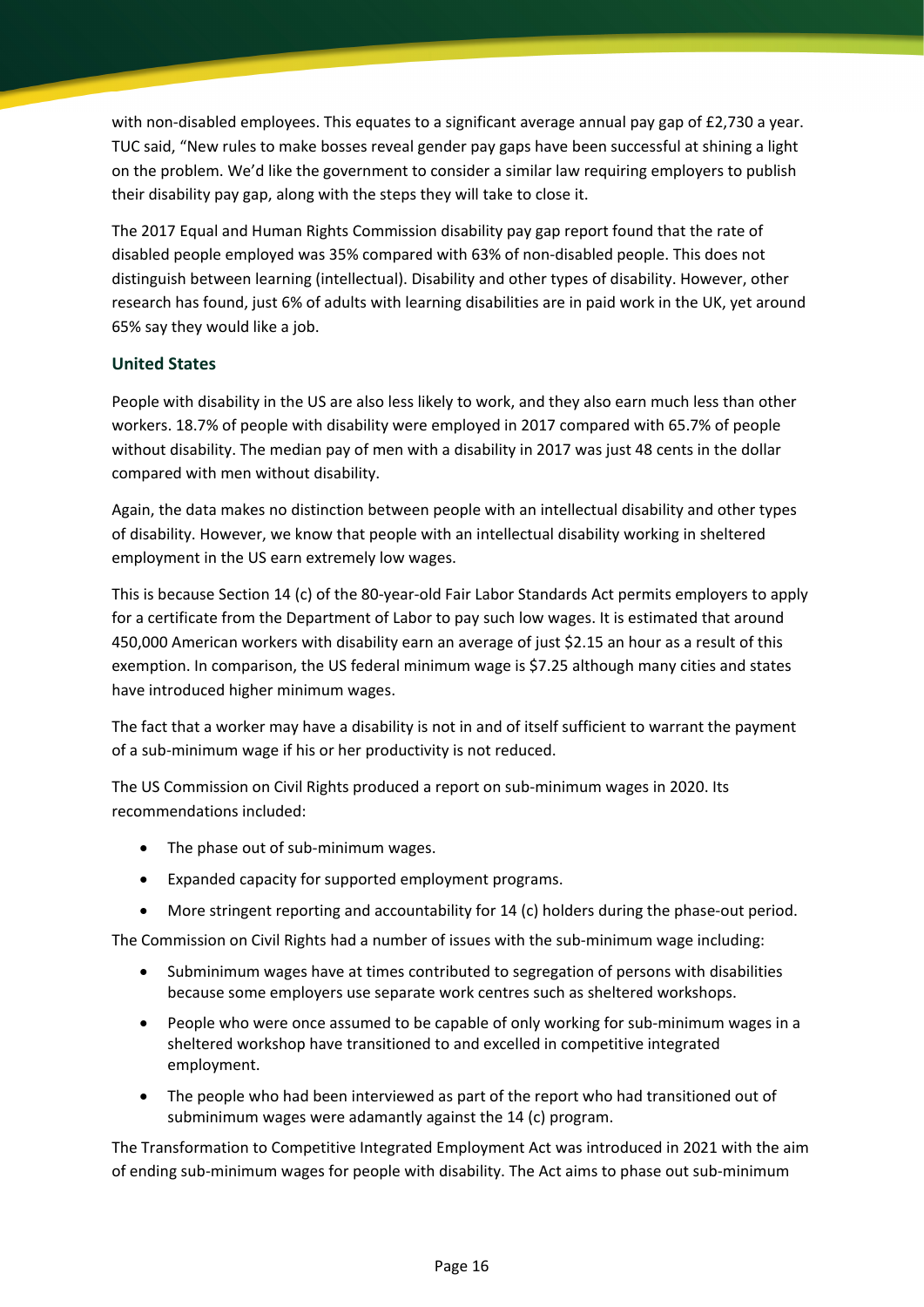wages in all states within six years. This needs to be done by changing each state's relevant legislature. Since 2015 and up to early 2022, 16 states plus the District of Columbia are known to have taken action to end, phase out, or restrict 14 (c) programs and the subminimum wage. 30 states also now have Employment First programs that prioritise competitive integrated employment.

#### **France**

French workers with disability are entitled to the national minimum wage. Lower wages for the same or similar position are considered to be discriminatory. However, workers with disability can register to give their employer the right to obtain a wage subsidy from the State.

#### **New Zealand**

Employers in New Zealand can apply to a Labour Inspector for an exemption permit if the worker and employer both agree that there is a good reason why a worker should be paid less than the minimum wage. Labour Inspectors will issue a minimum wage exemption only if they think it is reasonable and appropriate to do so and the disability really prevents workers from earning the minimum wage.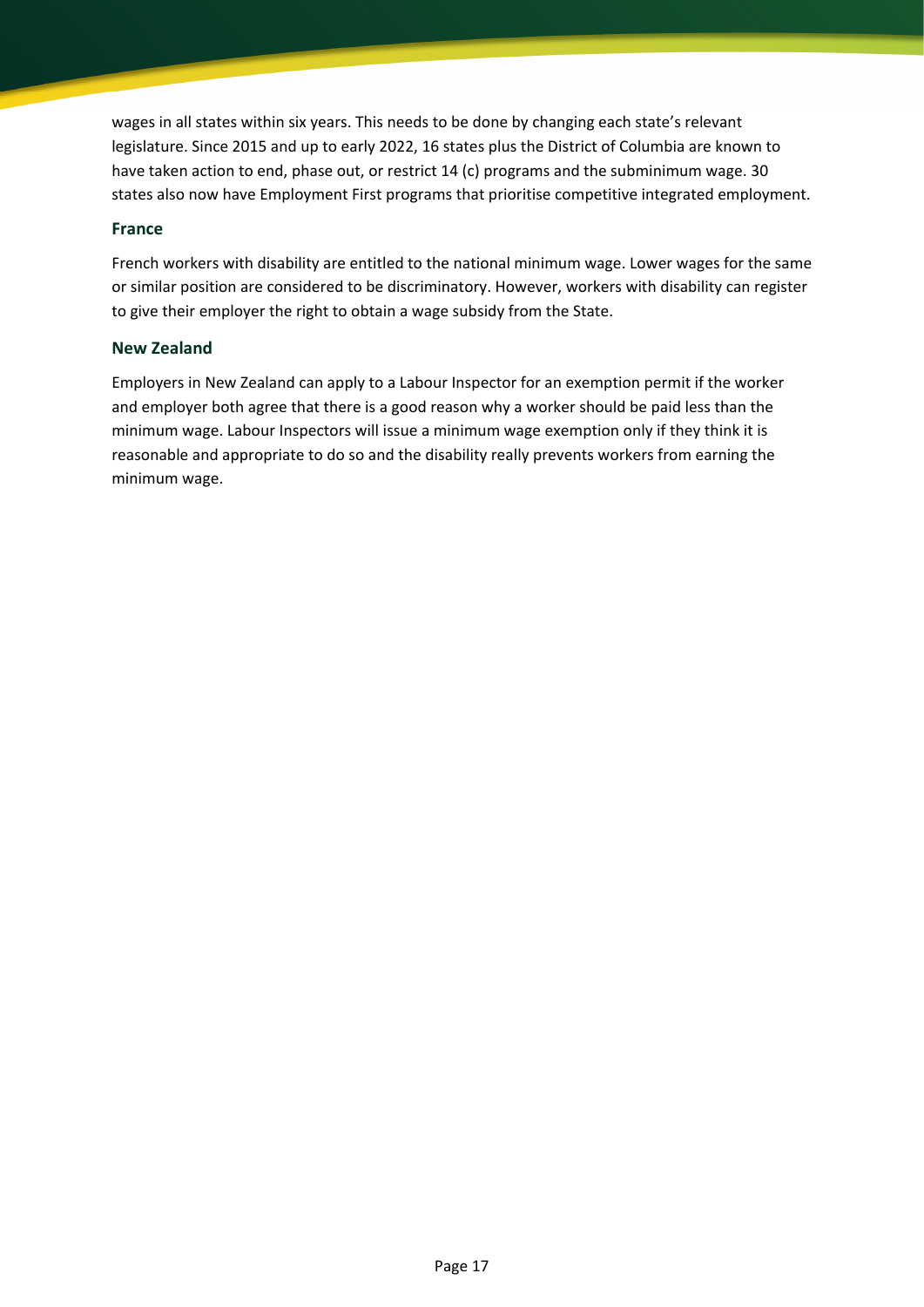## <span id="page-17-0"></span>**References**

Australian Cross Disability Alliance. Senate Inquiry into Violence, Abuse. Supplementary submission 147, p 8.

Akkerman, A., Janssen, C. G. C., Kef, S., & Meininger, H. P. (2016). Job Satisfaction of People With Intellectual Disabilities in Integrated and Sheltered Employment: An Exploration of the Literature. Journal of Policy & Practice in Intellectual Disabilities, 13, 3: 205-216. doi: 10.1111/jppi.12168

ARTD Consultants. (2016). Ticket to Work Pilot Outcomes Study. A Quasi-Experimental analysis of pathways from school to economic and social inclusion. Report for National Disability Services, Sydney. [http://www.tickettowork.org.au/wp-content/uploads/2019/09/Ticket-to-work-outcome](http://www.tickettowork.org.au/wp-content/uploads/2019/09/Ticket-to-work-outcome-report-ARTD-final.pdf)[report-ARTD-final.pdf](http://www.tickettowork.org.au/wp-content/uploads/2019/09/Ticket-to-work-outcome-report-ARTD-final.pdf)

ARTD Consultants. (2019). Ticket to Work Post School Outcomes. Report for National Disability Services, Final Report, Sydney. [http://www.tickettowork.org.au/wp](http://www.tickettowork.org.au/wp-content/uploads/2019/06/Ticket-to-Work-Post-School-Outcomes-final-2019.pdf)[content/uploads/2019/06/Ticket-to-Work-Post-School-Outcomes-final-2019.pdf](http://www.tickettowork.org.au/wp-content/uploads/2019/06/Ticket-to-Work-Post-School-Outcomes-final-2019.pdf)

Australian Bureau of Statistics, Disability, Ageing and Carers, Australia: Summary of Findings, 2018, 24 October 2019 [https://www.abs.gov.au/statistics/health/disability/disability-ageing-andcarers](https://www.abs.gov.au/statistics/health/disability/disability-ageing-andcarers-australia-summary-findings/latest-release%202021)[australia-summary-findings/latest-release 2021](https://www.abs.gov.au/statistics/health/disability/disability-ageing-andcarers-australia-summary-findings/latest-release%202021)

Australian Bureau of Statistics. (2012). Intellectual Disability, Australia, 2012. [<https://www.abs.gov.au/ausstats/abs@.nsf/Lookup/4433.0.55.003main+features452012>](https://www.abs.gov.au/ausstats/abs%40.nsf/Lookup/4433.0.55.003main%2Bfeatures452012)

Australian Federation of Disability Organisations (AFDO) (2018). AFDO – Position Paper on the Future of Supported Employment, March 2018.

https://engage.dss.gov.au/wp-content/uploads/2018/03/AFDO-Future-of-Supported-Employment-Paper-2018-03-FINAL.pdf

Australian Government, D. o. S. S. (2017). Discussion paper: Ensuring a strong future for supported employment,

[https://engage.dss.gov.au/wpcontent/uploads/2017/12/discussion\\_paper\\_-](https://engage.dss.gov.au/wpcontent/uploads/2017/12/discussion_paper_-_ensuring_a_strong_future_for_supported_employment.pdf) [\\_ensuring\\_a\\_strong\\_future\\_for\\_supported\\_employment.pdf](https://engage.dss.gov.au/wpcontent/uploads/2017/12/discussion_paper_-_ensuring_a_strong_future_for_supported_employment.pdf)

Australian Government, D.o.S.S. (2015). National Disability Employment Framework - Issues Paper, https://engage.dss.gov.au/wp-content/uploads/2018/03/AFDO-Future-of-Supported-Employment-Paper-2018-03-FINAL.pdf

Beyer, S., Brown, T., Akandi, R., & Rapley, M. (2010). A Comparison of Quality of Life Outcomes for People with Intellectual Disabilities in Supported Employment, Day Services and Employment Enterprises. Journal of Applied Research in Intellectual Disabilities, 23, 3: 290-295. doi: 10.1111/j.1468-3148.2009.00534.x

[Blick,](https://pubmed.ncbi.nlm.nih.gov/?term=Blick+RN&cauthor_id=26977937) R., [Litz,](https://pubmed.ncbi.nlm.nih.gov/?term=Litz+KS&cauthor_id=26977937) K., [Thornhill,](https://pubmed.ncbi.nlm.nih.gov/?term=Thornhill+MG&cauthor_id=26977937) M. & [Goreczny,](https://pubmed.ncbi.nlm.nih.gov/?term=Goreczny+AJ&cauthor_id=26977937) A. (2016). Do Inclusive Work Environments Matter? Effects of Community-Integrated Employment on Quality of Life for Individuals With Intellectual Disabilities, Research in Developmental Disabilities, 53-54: 358-66.

Butterworth, J., Christensen, J., & Flippo, K. (2017). Partnerships in employment: Building strong coalitions to facilitate systems change for youth and young adults. Journal of Vocational Rehabilitation, 47: 265-276. doi:10.3233/

Butterworth, J., Smith, F. A., Hall, A. C., Migliore, A., Winsor, J., & Domin, D. (2014). State Data: The National Report on Employment Services and Outcomes. Boston, MA: University of Massachusetts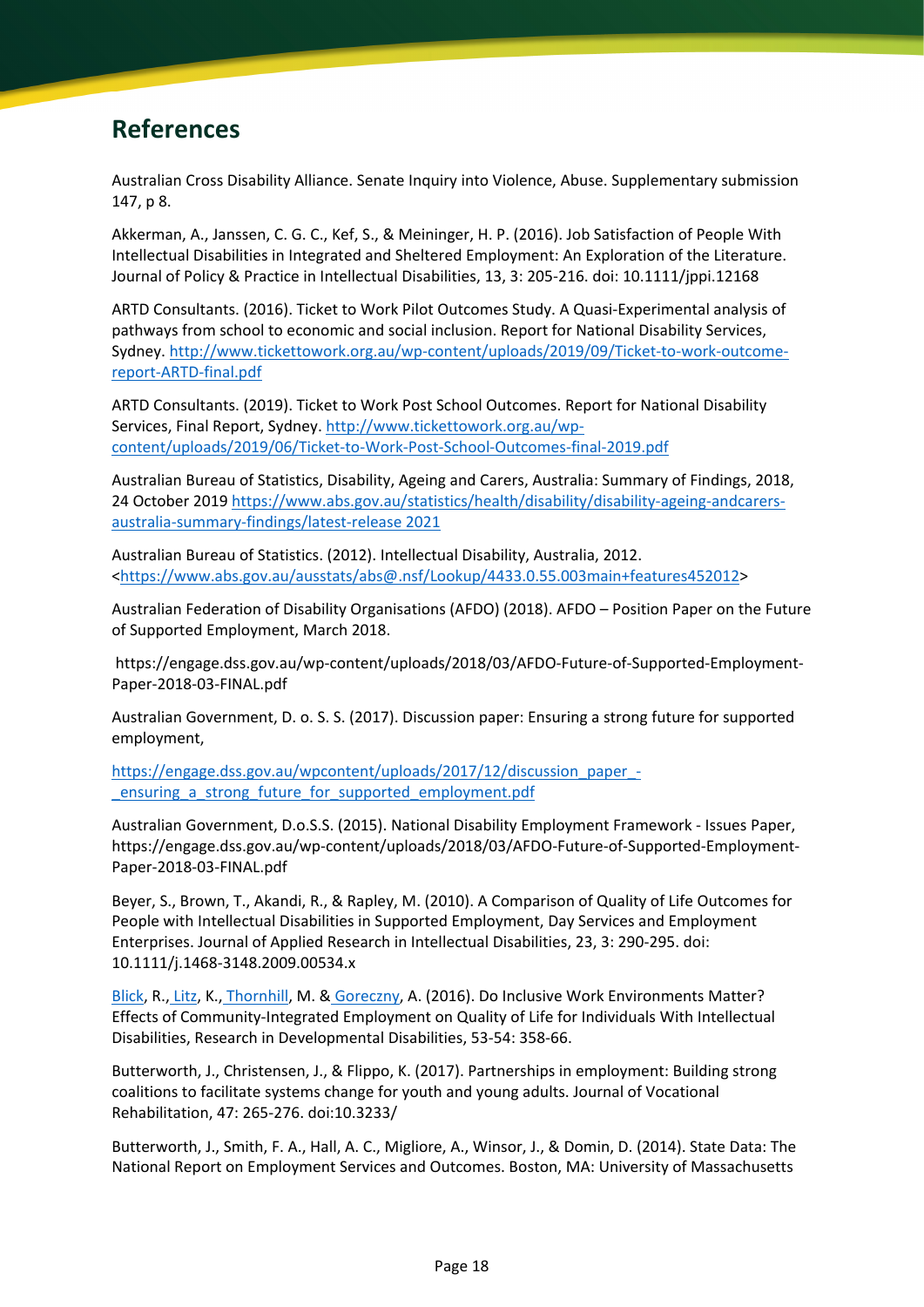Boston, Institute for Community Inclusion.

Carter, E. W., McMillan, E., & Willis, W. (2017). The Tennessee Works Partnership: Elevating employment outcomes for people with intellectual and developmental disabilities. Journal of Vocational Rehabilitation 3: 365. doi: 10.3233/JVR-170909

Christensen, J. J. & Richardson K. (2017). Project SEARCH workshop to work: participant reflections on the journey through career discovery. Journal of Vocational Rehabilitation, 46, 3: 341–54.

Cimera, R. E., Wehman, P., West, M., & Burgess, S. (2011). Do sheltered workshops enhance employment outcomes for adults with autism spectrum disorder? Autism, 16, 1: 87-94. doi:10.1177/1362361311408129

Cocks, E. & Harvey, T.( 2008). Employment/Day Options Interface Research Project. Final Report, Perth, Curtin University of Technology, School of Occupational Therapy and Social Work., [https://espace.curtin.edu.au/bitstream/handle/20.500.11937/43977/135257\\_18935\\_Employment%](https://espace.curtin.edu.au/bitstream/handle/20.500.11937/43977/135257_18935_Employment%20Day%20Options%20Final%20Report.pdf?sequence=2&isAllowed=y) [20Day%20Options%20Final%20Report.pdf?sequence=2&isAllowed=y](https://espace.curtin.edu.au/bitstream/handle/20.500.11937/43977/135257_18935_Employment%20Day%20Options%20Final%20Report.pdf?sequence=2&isAllowed=y)

Dague, B. (2012). Sheltered employment, sheltered lives: Family perspectives of conversion to community-based employment. Journal of Vocational Rehabilitation, 37, 1: 1-11.

Disabled People's Organisations Australia; Fact Sheet. Employment of persons with disability 2018. <https://dpoa.org.au/factsheet-employment/>

[Emerson, E](http://www.research.lancs.ac.uk/portal/en/people/eric-emerson(b0f5df7a-0302-414f-aa3a-4e82ce7473e3).html)[, Hatton, C](http://www.research.lancs.ac.uk/portal/en/people/chris-hatton(1941b43f-8ec6-4360-9877-23d51babc4f4).html)[, Baines, S](http://www.research.lancs.ac.uk/portal/en/people/susannah-baines(126456d1-0adb-4124-af7e-6ea8a72af0c4).html) [& Robertson, J.](http://www.research.lancs.ac.uk/portal/en/people/janet-robertson(c3e5ae78-fc92-477c-8c3f-d7373b110c61).html) (2018), [The association between employment status](http://www.research.lancs.ac.uk/portal/en/publications/the-association-between-employment-status-and-health-among-british-adults-with-and-without-intellectual-impairments(df6e7da4-0627-4e98-97a6-a971e8ef6c40).html)  [and health among British adults with and without intellectual impairments: cross-sectional analyses](http://www.research.lancs.ac.uk/portal/en/publications/the-association-between-employment-status-and-health-among-british-adults-with-and-without-intellectual-impairments(df6e7da4-0627-4e98-97a6-a971e8ef6c40).html)  [of a cohort study,](http://www.research.lancs.ac.uk/portal/en/publications/the-association-between-employment-status-and-health-among-british-adults-with-and-without-intellectual-impairments(df6e7da4-0627-4e98-97a6-a971e8ef6c40).html) BMC Public Health, 18: 401[. https://doi.org/10.1186/s12889-018-5337-5](https://doi.org/10.1186/s12889-018-5337-5)

Foley,K., Girdler,S.,Downs,J.,Jacoby,P.,Bourke,J.,Lennox,N, Einfeld,S.,Llewelyn,G., Parmenter,T.,Leonard,H. Relationship between family quality of life and day occupations of young people with Down syndrome. Social Psychiatry and Psychiatric Epidemiology. January 2014.

Frohmader, C and Sands,T (2014), Fact sheet: Violence against people with disabilities in Institutions and Residential Settings, Women with Disabilities Australia and People with Disabilities Australia.

Hall, A.; Butterworth, J.; Winsor, J.; Kramer, J.; Nye-Lengerman, K. & Timmons, J. (2018). Building an Evidence-Based, Holistic Approach to Advancing Integrated Employment, Research and Practice for Persons with Severe Disabilities, 43, 3: 207–218.

Hemphill, E., & Kulik, C. T. (2017). The Tyranny of Fit: Yet another Barrier to Mainstream Employment for Disabled People in Sheltered Employment, Social Policy Administration, 51, 7: 1119- 1134.

Holwerda, A., van der Klink, J. J. L., de Boer, M. R., Groothoff, J. W., & Brouwera, S. (2013). Predictors of sustainable work participation of young adults with developmental disorders. Research in Developmental Disabilities, 34, 9: 2753-2763.

Honey, A., Kariuki, M., Emerson, E., & Llewellyn, G. (2014). Employment status transitions among young adults, with and without disability. Australian Journal of Social Issues, 49, 2: 151 – 170

Inclusion Australia, Omnibus Submission (Compilation of sections relevant to Employment Issues Paper), October 2020,

Inclusion Australia, 'Designing Evidence Based Transition-to-Work and Open Employment Support for People with an intellectual disability', 24 June 2015, [<https://engage.dss.gov.au/wp](https://engage.dss.gov.au/wp-content/uploads/2015/07/A-New-Framework.pdf)[content/uploads/2015/07/A-New-Framework.pdf>](https://engage.dss.gov.au/wp-content/uploads/2015/07/A-New-Framework.pdf)

International Labor Organization. 2.7. Sub-minimum wages for workers with disabilities.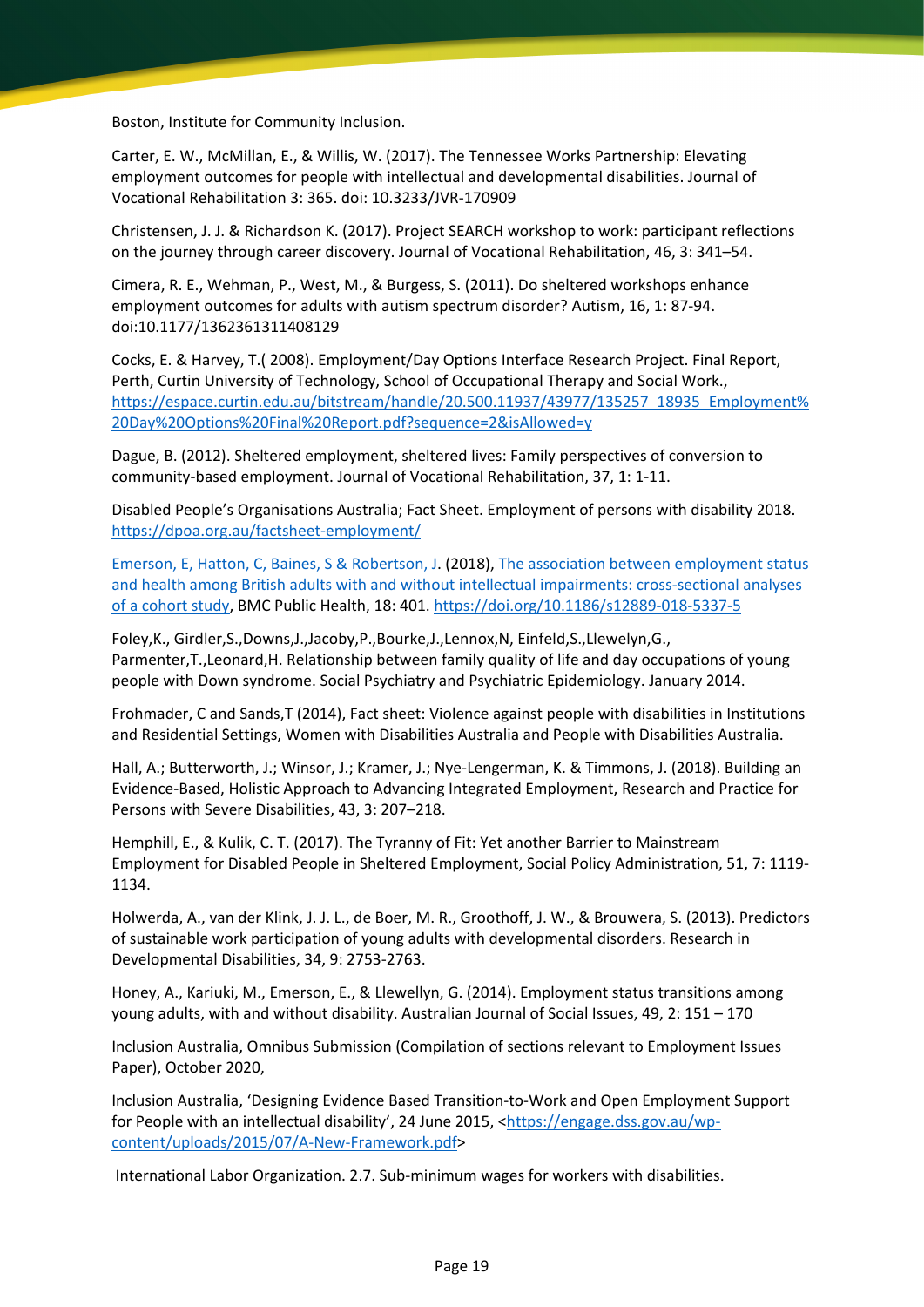[https://www.ilo.org/global/topics/wages/minimum-wages/rates/WCMS\\_451252/lang-](https://www.ilo.org/global/topics/wages/minimum-wages/rates/WCMS_451252/lang--en/index.htm) [en/index.htm](https://www.ilo.org/global/topics/wages/minimum-wages/rates/WCMS_451252/lang--en/index.htm)

Kamerade, D.; Wang, S.; Burchell, B.; Balderson, S. & Coutts, A. (2019). A shorter working week for everyone: How much paid work is needed for mental health and well-being? [Social Science &](https://www.sciencedirect.com/science/journal/02779536)  [Medicine,](https://www.sciencedirect.com/science/journal/02779536) Volume 241,

<https://www.sciencedirect.com/science/article/pii/S0277953619303284?via%3Dihub>

Kavanagh, A.M., Krnjacki, L., Beer, A. Lamontagne, A. D. & Bentley R. (2013). Time trends in socioeconomic inequalities for women and men with disabilities in Australia: evidence of persisting inequalities. International Journal for Equity in Health 12, article 73[. https://doi.org/10.1186/1475-](https://doi.org/10.1186/1475-9276-12-73) [9276-12-73.](https://doi.org/10.1186/1475-9276-12-73)

Lysaght, R., Petner-Arrey, J., Howell-Moneta, A., & Cobigo, V. (2017). Inclusion Through Work and Productivity for Persons with Intellectual and Developmental Disabilities. Journal Of Applied Research In Intellectual Disabilities: JARID, 30(5), 922-935. doi: 10.1111/jar.12284

Meltzer, A., Bates, S., Robinson, S., Kayess, R. Fisher, K.R. & Katz, I. (2016). What do people with an intellectual disability think about their jobs and the support they receive at work? A comparative study of three employment support models: Final report (SPRC Report 16/16). Sydney: Social Policy Research Centre, UNSW Australia.

[https://www.arts.unsw.edu.au/sites/default/files/documents/Comparative\\_study\\_of\\_three\\_employ](https://www.arts.unsw.edu.au/sites/default/files/documents/Comparative_study_of_three_employment_models.pdf) [ment\\_models.pdf](https://www.arts.unsw.edu.au/sites/default/files/documents/Comparative_study_of_three_employment_models.pdf)

Migliore, A., Timmons, J., Butterworth, J., & Lugas, J. (2012). Predictors of employment and postsecondary education of youth with autism. Rehabilitation Counseling Bulletin, 55: 176-184. doi:10.1177/0034355212438943

National Disability Insurance Agency (NDIA) (2019). People with an intellectual disability in the NDIS. [https://data.ndis.gov.au/reports-and-analyses/people-intellectual-disability-ndis.](https://data.ndis.gov.au/reports-and-analyses/people-intellectual-disability-ndis)

National Disability Services (NDS), (2017). 'Submission to the Inquiry into career advice activities in Victorian schools',

[https://www.parliament.vic.gov.au/images/stories/committees/eejsc/Career\\_Advice\\_Activities/Sub](https://www.parliament.vic.gov.au/images/stories/committees/eejsc/Career_Advice_Activities/Submission_69_-_National_Disability_Services_15122017.pdf) mission 69 - National Disability Services 15122017.pdf

NDIS, 'Price guides and pricing', NDIS Price Guide 2020-21, pp66-67, [<https://www.ndis.gov.au/providers/price-guides-and-pricing#ndis-price-guide-2020-21>](https://www.ndis.gov.au/providers/price-guides-and-pricing#ndis-price-guide-2020-21);

NDIS, 'Already working or returning to work' page current as of 9 September 2020, [<https://www.ndis.gov.au/participants/finding-keeping-and-changing-jobs/already-working-or](https://www.ndis.gov.au/participants/finding-keeping-and-changing-jobs/already-working-or-returning-work)[returning-work>](https://www.ndis.gov.au/participants/finding-keeping-and-changing-jobs/already-working-or-returning-work)

Nevala, N.; Pehkonen, I.; Teittinen, A.; Vesala, H.; Pörtfors, P. & Anttila, H. (2019). The Effectiveness of Rehabilitation Interventions on the Employment and Functioning of People with Intellectual Disabilities: A Systematic Review, Journal of Occupational Rehabilitation, 29: 773–802

Noel, V.; Oulvey, E.; Drake, R. & Bond, G. (2017). Barriers to Employment for Transition-age Youth with Developmental and Psychiatric Disabilities, Administration and Policy in Mental Health and Mental Health Services Research, 44: 354–358

Riesen, T., Morgan, R. L., & Griffin, C. (2015). Customized employment: A review of the literature Journal of Vocational Rehabilitation, 43, 3: 183-193. doi: 10.3233/JVR-150768

Simplican, S., Leader, G., Kosciulek, J., & Leahy, M. (2014). Defining social inclusion of people with